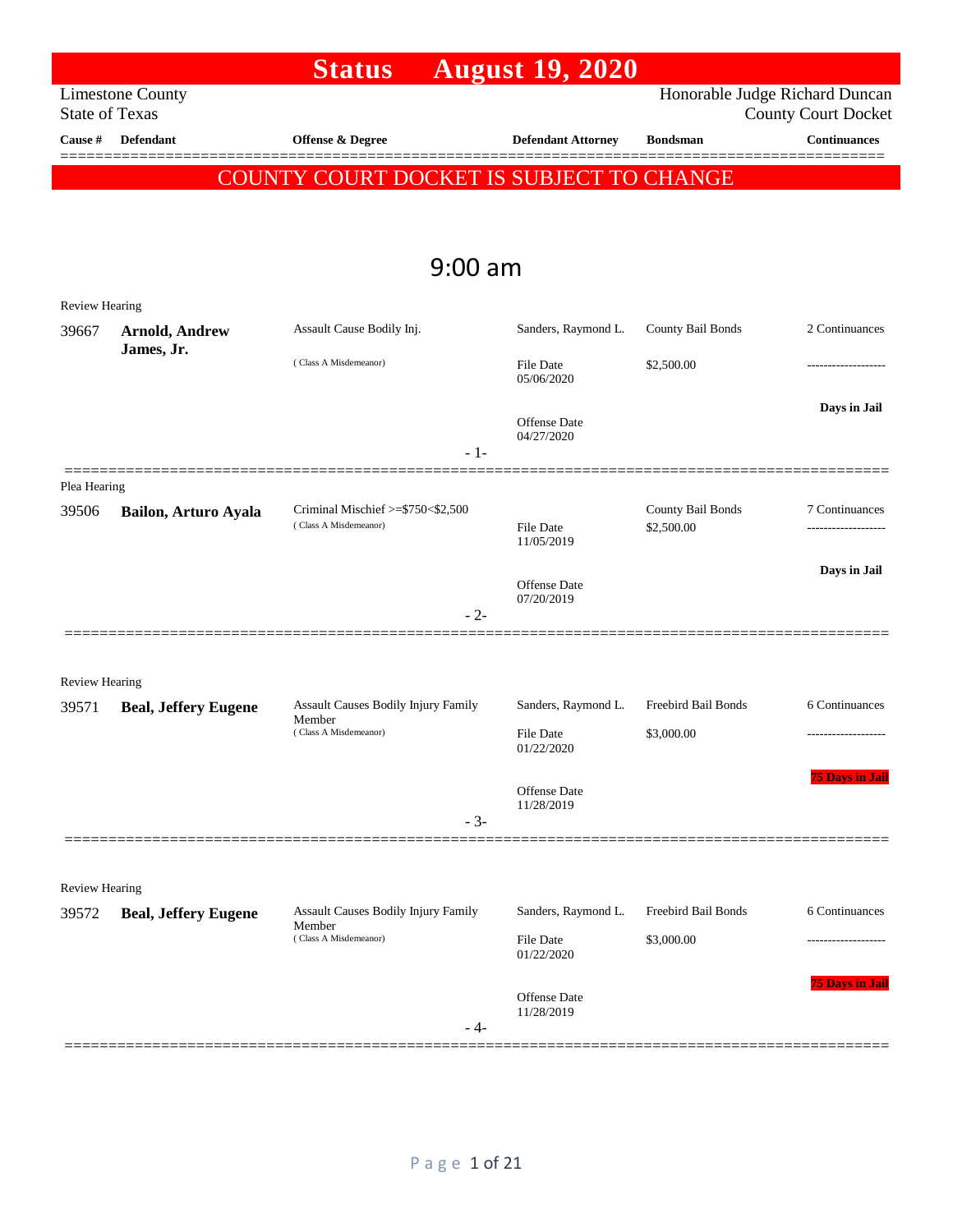|                         | <b>Status</b>                                                                                                                                       |                                                      |                                         |                                                                                                                    |
|-------------------------|-----------------------------------------------------------------------------------------------------------------------------------------------------|------------------------------------------------------|-----------------------------------------|--------------------------------------------------------------------------------------------------------------------|
| <b>Limestone County</b> |                                                                                                                                                     |                                                      |                                         |                                                                                                                    |
|                         |                                                                                                                                                     |                                                      |                                         | <b>County Court Docket</b><br><b>Continuances</b>                                                                  |
|                         |                                                                                                                                                     |                                                      |                                         | =======                                                                                                            |
|                         |                                                                                                                                                     |                                                      |                                         |                                                                                                                    |
|                         |                                                                                                                                                     |                                                      |                                         |                                                                                                                    |
|                         |                                                                                                                                                     |                                                      |                                         |                                                                                                                    |
| <b>Chatham, Nanette</b> | Driving While Intoxicated/Open Alch<br>Container                                                                                                    | Padian, Joseph J.                                    | County Bail Bonds                       | 4 Continuances                                                                                                     |
|                         | (Class B Misdemeanor)                                                                                                                               | <b>File Date</b><br>02/25/2020                       | \$2,500.00                              |                                                                                                                    |
|                         |                                                                                                                                                     | Offense Date                                         |                                         | Days in Jail                                                                                                       |
|                         | $-5-$                                                                                                                                               |                                                      |                                         |                                                                                                                    |
|                         |                                                                                                                                                     |                                                      |                                         |                                                                                                                    |
| <b>Status Hearing</b>   |                                                                                                                                                     |                                                      |                                         |                                                                                                                    |
| <b>Commiato</b> , Dave  | Driving While Intoxicated Bac >=0.15                                                                                                                | Crawford, Michael J.                                 | Personal Bond                           | 1 Continuances                                                                                                     |
|                         | (Class A Misdemeanor)                                                                                                                               | <b>File Date</b><br>06/12/2020                       | \$2,000.00                              |                                                                                                                    |
|                         |                                                                                                                                                     |                                                      |                                         | Days in Jail                                                                                                       |
|                         |                                                                                                                                                     | Offense Date<br>01/09/2020                           |                                         |                                                                                                                    |
|                         | - 6-                                                                                                                                                |                                                      |                                         |                                                                                                                    |
|                         |                                                                                                                                                     |                                                      |                                         |                                                                                                                    |
| Crum, Elizabeth         | Theft-Mail <= 10 Addresses                                                                                                                          | Moore, David E.                                      | Freebird Bail Bonds                     | 4 Continuances                                                                                                     |
|                         | (Class A Misdemeanor)                                                                                                                               | <b>File Date</b><br>03/05/2020                       | \$3,000.00                              |                                                                                                                    |
|                         |                                                                                                                                                     | Offense Date<br>02/10/2020                           |                                         | Days in Jail                                                                                                       |
|                         | <b>State of Texas</b><br><b>Defendant</b><br><b>Review Hearing</b><br><b>Renee</b><br><b>Patrick</b><br><b>Review Hearing</b><br><b>Stormy Gaye</b> | <b>Offense &amp; Degree</b><br><b>COUNT</b><br>$-7-$ | <b>Defendant Attorney</b><br>12/30/2019 | <b>August 19, 2020</b><br>Honorable Judge Richard Duncan<br><b>Bondsman</b><br>Y COURT DOCKET IS SUBJECT TO CHANGE |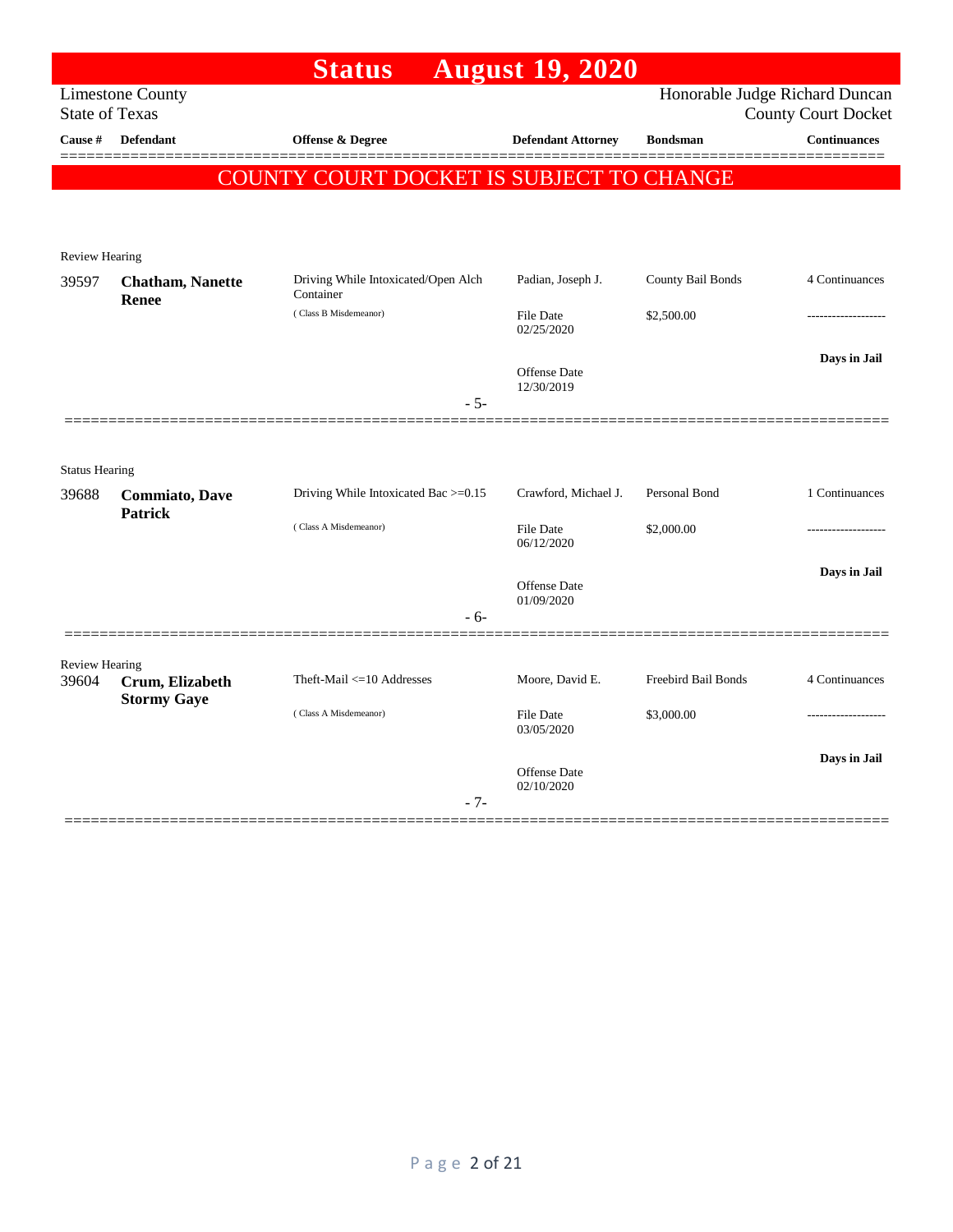|                       |                                           | <b>Status</b>                                        | <b>August 19, 2020</b>              |                                |                                                   |
|-----------------------|-------------------------------------------|------------------------------------------------------|-------------------------------------|--------------------------------|---------------------------------------------------|
|                       | <b>Limestone County</b>                   |                                                      |                                     | Honorable Judge Richard Duncan |                                                   |
| Cause #               | <b>State of Texas</b><br><b>Defendant</b> | Offense & Degree                                     | <b>Defendant Attorney</b>           | <b>Bondsman</b>                | <b>County Court Docket</b><br><b>Continuances</b> |
|                       |                                           |                                                      |                                     |                                |                                                   |
|                       |                                           | COUNTY COURT DOCKET IS SUBJECT TO CHANGE             |                                     |                                |                                                   |
|                       |                                           |                                                      |                                     |                                |                                                   |
| <b>Status Hearing</b> |                                           |                                                      |                                     |                                |                                                   |
| 39631                 | <b>Estridge, Joey Michael</b>             | Assault Cause Bodily Inj.                            | Burkeen, Daniel                     | Personal Bond                  | 3 Continuances                                    |
|                       |                                           | (Class A Misdemeanor)                                | File Date<br>03/31/2020             | \$3,000.00                     |                                                   |
|                       |                                           |                                                      |                                     |                                | Days in Jail                                      |
|                       |                                           |                                                      | Offense Date<br>02/07/2020          |                                |                                                   |
|                       |                                           | $-8-$                                                |                                     |                                |                                                   |
|                       |                                           |                                                      |                                     |                                |                                                   |
| 39632                 | <b>Estridge, Joey Michael</b>             | Assault Cause Bodily Inj.<br>(Class A Misdemeanor)   | Burkeen, Daniel<br><b>File Date</b> | Personal Bond<br>\$3,000.00    | 3 Continuances<br>-------------------             |
|                       |                                           |                                                      | 03/31/2020                          |                                |                                                   |
|                       |                                           |                                                      | Offense Date                        |                                | Days in Jail                                      |
|                       |                                           | $-9-$                                                | 02/07/2020                          |                                |                                                   |
|                       |                                           |                                                      |                                     |                                |                                                   |
| Review Hearing        |                                           |                                                      |                                     |                                |                                                   |
| 39222                 | Garcia, Jose, Jr.                         | Criminal Trespass In Habitation/Super<br>Fund Site   | Sanders, Raymond L.                 | Ace Bail Bonds - Crockett      | 6 Continuances                                    |
|                       |                                           | (Class A Misdemeanor)                                | File Date<br>01/04/2019             | \$10,000.00                    |                                                   |
|                       |                                           |                                                      |                                     |                                | Days in Jail                                      |
|                       |                                           |                                                      | Offense Date<br>06/27/2017          |                                |                                                   |
|                       |                                           | $-10-$                                               |                                     |                                |                                                   |
|                       |                                           |                                                      |                                     |                                |                                                   |
| <b>Status Hearing</b> |                                           |                                                      |                                     |                                |                                                   |
| 39525                 | <b>Good, Colby Garrett</b>                | Theft Prop >= $$750<$2,500$<br>(Class A Misdemeanor) | Tate, Greg<br>File Date             | Freebird Bail Bonds            | 5 Continuances                                    |
|                       |                                           |                                                      | 12/03/2019                          | \$5,000.00                     |                                                   |
|                       |                                           |                                                      | Offense Date                        |                                | Days in Jail                                      |
|                       |                                           | $-11-$                                               | 07/18/2019                          |                                |                                                   |
|                       |                                           |                                                      |                                     |                                |                                                   |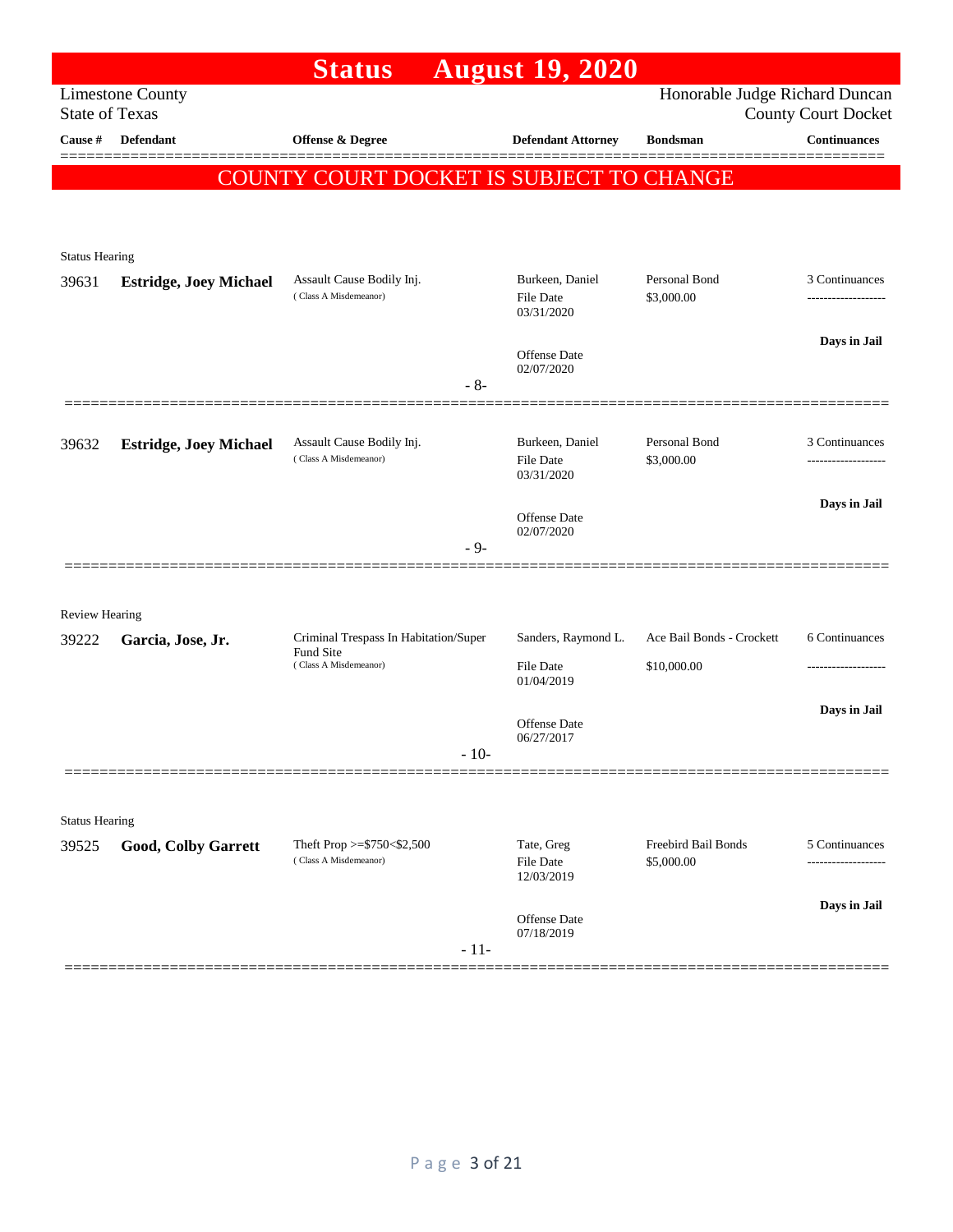|                       |                                  | <b>Status</b>                                      | <b>August 19, 2020</b>                            |                                        |                                                              |
|-----------------------|----------------------------------|----------------------------------------------------|---------------------------------------------------|----------------------------------------|--------------------------------------------------------------|
| <b>State of Texas</b> | <b>Limestone County</b>          |                                                    |                                                   |                                        | Honorable Judge Richard Duncan<br><b>County Court Docket</b> |
| Cause #               | <b>Defendant</b>                 | Offense & Degree                                   | <b>Defendant Attorney</b>                         | <b>Bondsman</b>                        | <b>Continuances</b>                                          |
|                       |                                  | COUNTY COURT DOCKET IS SUBJECT TO CHANGE           |                                                   |                                        |                                                              |
|                       |                                  |                                                    |                                                   |                                        |                                                              |
| <b>Status Hearing</b> |                                  |                                                    |                                                   |                                        |                                                              |
| 39564                 | Govan, Howard<br><b>Jermaine</b> | Driving W/Lic Inv W/Prev<br>Conv/Susp/W/O Fin Res  |                                                   | County Bail Bonds                      | 5 Continuances                                               |
|                       |                                  | (Class B Misdemeanor)                              | <b>File Date</b><br>01/14/2020                    | \$1,000.00                             |                                                              |
|                       |                                  |                                                    | Offense Date                                      |                                        | Days in Jail                                                 |
|                       |                                  | $-12-$                                             | 11/24/2019                                        |                                        |                                                              |
|                       |                                  |                                                    |                                                   |                                        |                                                              |
| Arraignment           |                                  |                                                    |                                                   |                                        |                                                              |
| 39715                 | Govan, Howard<br><b>Jermaine</b> | Bail Jumping And Fail To Appear                    |                                                   |                                        | 0 Continuances                                               |
|                       |                                  | (Class A Misdemeanor)                              | <b>File Date</b><br>07/21/2020                    |                                        | -------------                                                |
|                       |                                  |                                                    | <b>Offense Date</b>                               |                                        | Days in Jail                                                 |
|                       |                                  | $-13-$                                             | 06/24/2020                                        |                                        |                                                              |
|                       |                                  |                                                    |                                                   |                                        |                                                              |
| <b>Status Hearing</b> |                                  |                                                    |                                                   |                                        |                                                              |
| 39677                 | <b>Gray, Toby Dwayne</b>         | Driving While Intoxicated<br>(Class B Misdemeanor) | Moore, David E.<br><b>File Date</b><br>05/19/2020 | <b>County Bail Bonds</b><br>\$2,000.00 | 2 Continuances<br>-------------------                        |
|                       |                                  |                                                    |                                                   |                                        | Days in Jail                                                 |
|                       |                                  | $-14-$                                             | Offense Date<br>01/31/2020                        |                                        |                                                              |
|                       |                                  |                                                    |                                                   |                                        |                                                              |
| <b>Status Hearing</b> |                                  |                                                    |                                                   |                                        |                                                              |
| 39618                 | <b>Guest, Andrew Chase</b>       | <b>Unlawful Restraint</b><br>(Class A Misdemeanor) | Spivey, Shirley<br>File Date                      | County Bail Bonds<br>\$3,000.00        | 3 Continuances                                               |
|                       |                                  |                                                    | 03/19/2020                                        |                                        |                                                              |
|                       |                                  |                                                    | Offense Date<br>02/16/2020                        |                                        | Days in Jail                                                 |
|                       |                                  | $-15-$                                             |                                                   |                                        |                                                              |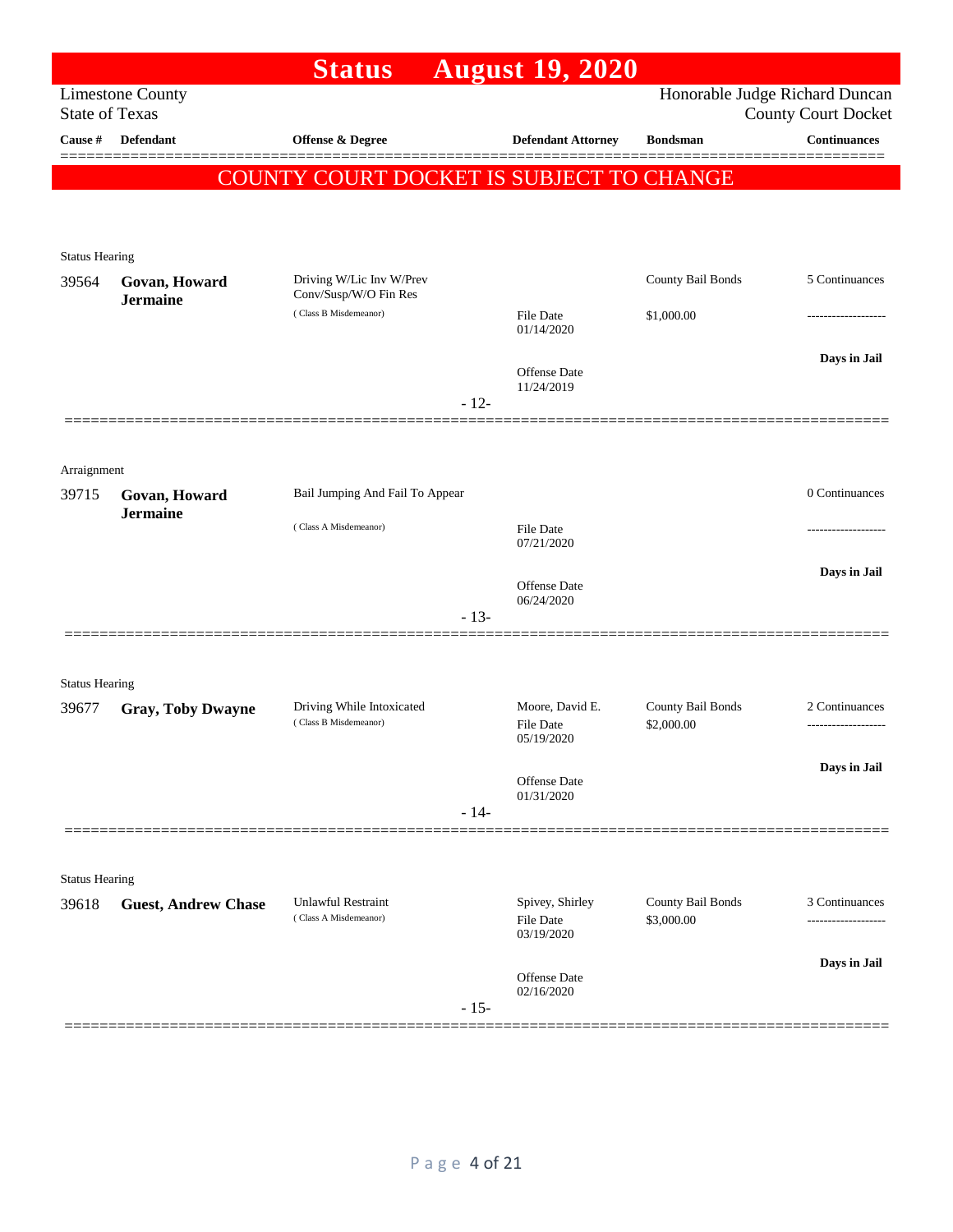|                                |                                           | <b>Status</b>                                        | <b>August 19, 2020</b>            |                                 |                            |
|--------------------------------|-------------------------------------------|------------------------------------------------------|-----------------------------------|---------------------------------|----------------------------|
| <b>State of Texas</b>          | <b>Limestone County</b>                   |                                                      |                                   | Honorable Judge Richard Duncan  | <b>County Court Docket</b> |
| Cause #                        | <b>Defendant</b>                          | Offense & Degree                                     | <b>Defendant Attorney</b>         | <b>Bondsman</b>                 | <b>Continuances</b>        |
|                                |                                           | COUNTY COURT DOCKET IS SUBJECT TO CHANGE             |                                   |                                 |                            |
|                                |                                           |                                                      |                                   |                                 |                            |
|                                |                                           |                                                      |                                   |                                 |                            |
| <b>Status Hearing</b>          |                                           |                                                      |                                   |                                 |                            |
| 39624                          | Hobbs, Jerome<br>Danyell, Jr.             | Assault Causes Bodily Injury Family<br>Member        |                                   | County Bail Bonds               | 3 Continuances             |
|                                |                                           | (Class A Misdemeanor)                                | <b>File Date</b><br>03/23/2020    | \$3,000.00                      | -----------------          |
|                                |                                           |                                                      |                                   |                                 | Days in Jail               |
|                                |                                           |                                                      | <b>Offense Date</b><br>02/08/2020 |                                 |                            |
|                                |                                           | $-16-$                                               |                                   |                                 |                            |
|                                |                                           |                                                      |                                   |                                 |                            |
| <b>Status Hearing</b>          |                                           |                                                      | Thomas, C. Barrett                |                                 | 2 Continuances             |
| 39644                          | <b>Jones, Emily Grace</b>                 | Assault Cause Bodily Inj.<br>(Class A Misdemeanor)   | <b>File Date</b>                  | County Bail Bonds<br>\$3,000.00 | -------------------        |
|                                |                                           |                                                      | 04/07/2020                        |                                 | Days in Jail               |
|                                |                                           |                                                      | Offense Date<br>03/29/2020        |                                 |                            |
|                                |                                           | $-17-$                                               |                                   |                                 |                            |
|                                |                                           |                                                      |                                   |                                 |                            |
| <b>Status Hearing</b>          |                                           |                                                      |                                   |                                 |                            |
| 39660                          | <b>Kitchens, Taylor Blake</b>             | <b>Assault Causes Bodily Injury Family</b><br>Member | Spivey, Shirley                   | County Bail Bonds               | 2 Continuances             |
|                                |                                           | (Class A Misdemeanor)                                | File Date<br>04/28/2020           | \$3,000.00                      | ---------------            |
|                                |                                           |                                                      |                                   |                                 | Days in Jail               |
|                                |                                           |                                                      | Offense Date<br>09/08/2018        |                                 |                            |
|                                |                                           | $-18-$                                               |                                   |                                 |                            |
|                                |                                           |                                                      |                                   |                                 |                            |
| <b>Status Hearing</b><br>39658 |                                           | Criminal Mischief >=\$100<\$750                      |                                   | County Bail Bonds               | 2 Continuances             |
|                                | <b>Lenamond, Colton</b><br><b>Douglas</b> |                                                      |                                   |                                 |                            |
|                                |                                           | (Class B Misdemeanor)                                | <b>File Date</b><br>04/28/2020    | \$2,000.00                      | ------------               |
|                                |                                           |                                                      | Offense Date                      |                                 | Days in Jail               |
|                                |                                           | $-19-$                                               | 09/24/2018                        |                                 |                            |
|                                |                                           |                                                      |                                   |                                 |                            |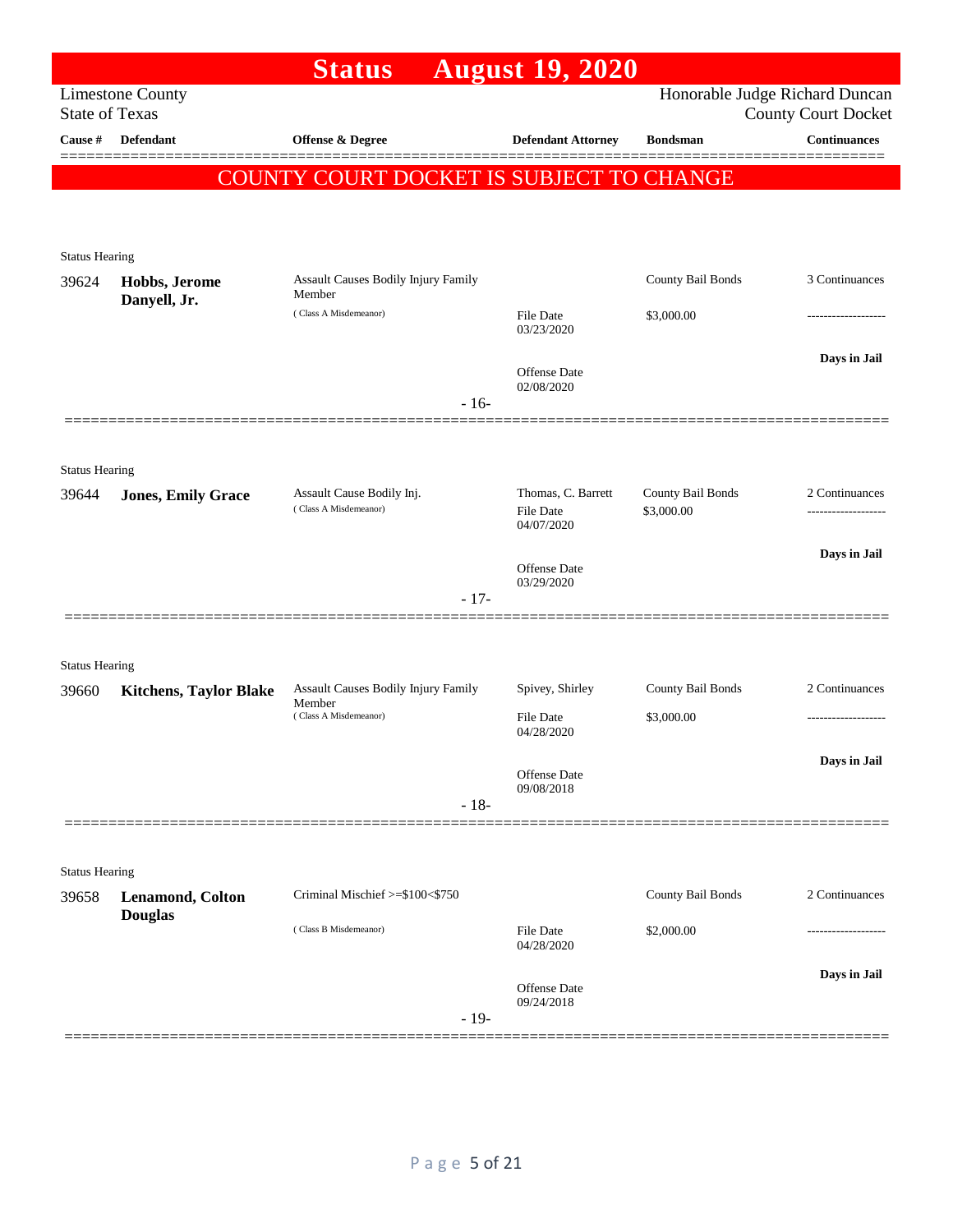|                       |                                         | <b>Status</b>                                          | <b>August 19, 2020</b>       |                                 |                            |
|-----------------------|-----------------------------------------|--------------------------------------------------------|------------------------------|---------------------------------|----------------------------|
| <b>State of Texas</b> | <b>Limestone County</b>                 |                                                        |                              | Honorable Judge Richard Duncan  | <b>County Court Docket</b> |
| Cause #               | <b>Defendant</b>                        | <b>Offense &amp; Degree</b>                            | <b>Defendant Attorney</b>    | <b>Bondsman</b>                 | <b>Continuances</b>        |
|                       |                                         | COUNTY COURT DOCKET IS SUBJECT TO CHANGE               |                              |                                 |                            |
|                       |                                         |                                                        |                              |                                 |                            |
| <b>Status Hearing</b> |                                         |                                                        |                              |                                 |                            |
| 39639                 | Lide, Thornton Kelly                    | Driving While Intoxicated                              |                              | Freebird Bail Bonds             | 3 Continuances             |
|                       |                                         | (Class B Misdemeanor)                                  | File Date<br>04/03/2020      | \$2,000.00                      |                            |
|                       |                                         |                                                        | <b>Offense</b> Date          |                                 | Days in Jail               |
|                       |                                         | $-20-$                                                 | 02/29/2020                   |                                 |                            |
|                       |                                         |                                                        |                              |                                 |                            |
| <b>Status Hearing</b> |                                         |                                                        |                              |                                 |                            |
| 39588                 | Lilley, Tony Keith                      | Driving While Intoxicated 2nd<br>(Class A Misdemeanor) | Moore, David E.<br>File Date | County Bail Bonds<br>\$2,000.00 | 5 Continuances             |
|                       |                                         |                                                        | 02/06/2020                   |                                 |                            |
|                       |                                         |                                                        | Offense Date<br>10/14/2019   |                                 | Days in Jail               |
|                       |                                         | $-21-$                                                 |                              |                                 |                            |
|                       |                                         |                                                        |                              |                                 |                            |
| <b>Status Hearing</b> |                                         | Fraud Destroy Removal Concealment                      |                              | Freebird Bail Bonds             | 2 Continuances             |
| 39671                 | Love, Bobbi Angelique                   | Writing<br>(Class A Misdemeanor)                       | <b>File Date</b>             | \$3,000.00                      | -------------------        |
|                       |                                         |                                                        | 05/13/2020                   |                                 |                            |
|                       |                                         |                                                        | Offense Date<br>10/18/2018   |                                 | Days in Jail               |
|                       |                                         | $-22-$                                                 |                              |                                 |                            |
|                       |                                         |                                                        |                              |                                 |                            |
| <b>Status Hearing</b> |                                         | Criminal Mischief Impair/Interrupt Pub                 |                              | Freebird Bail Bonds             | 3 Continuances             |
| 39622                 | <b>McClatchy</b> , Ronald<br><b>Max</b> | Service<br>(Class A Misdemeanor)                       |                              |                                 |                            |
|                       |                                         |                                                        | File Date<br>03/23/2020      | \$3,000.00                      |                            |
|                       |                                         |                                                        | <b>Offense Date</b>          |                                 | Days in Jail               |
|                       |                                         | $-23-$                                                 | 02/03/2020                   |                                 |                            |
|                       |                                         |                                                        |                              |                                 |                            |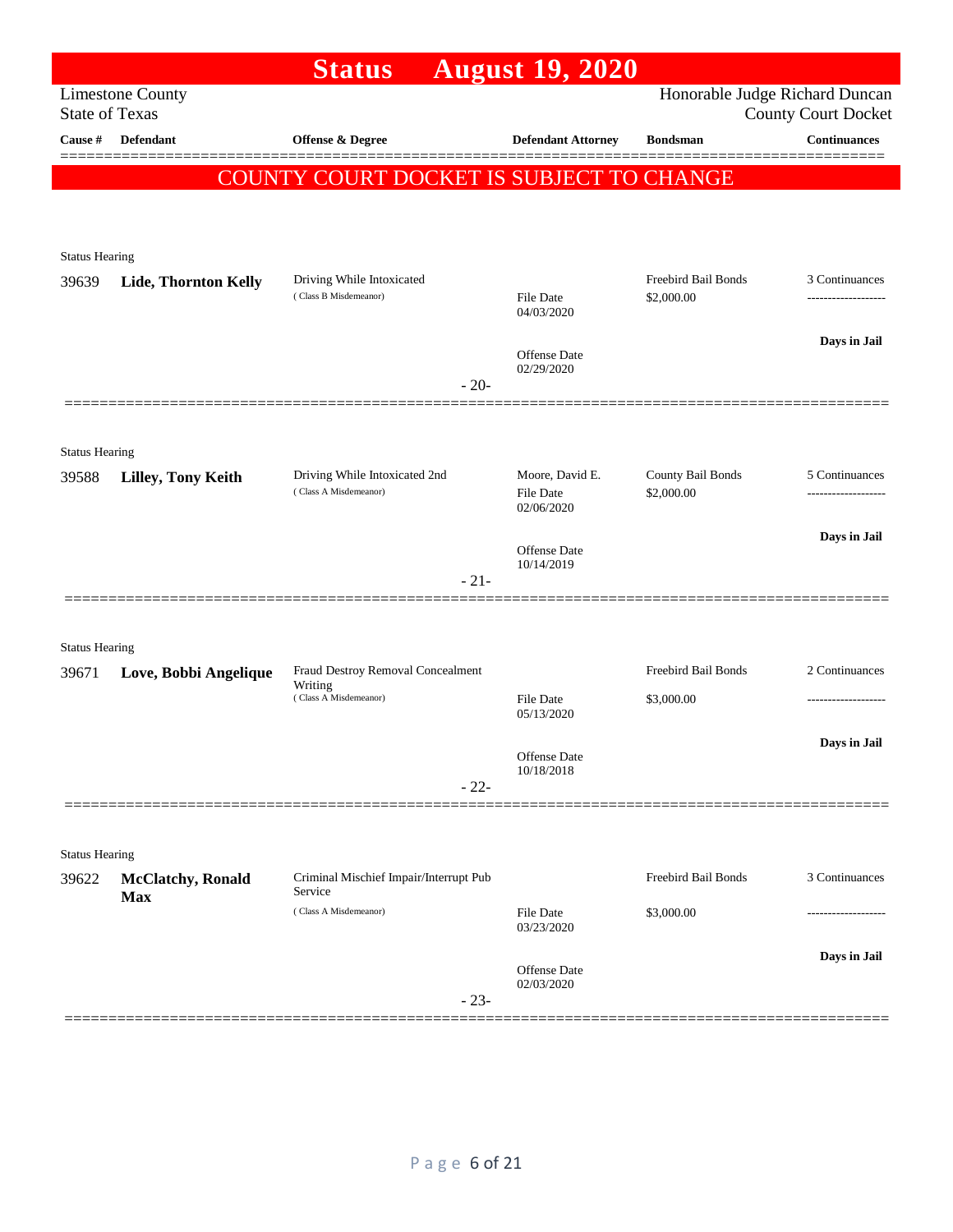|                                |                              | <b>Status</b>                                                | <b>August 19, 2020</b>                  |                                 |                                                              |
|--------------------------------|------------------------------|--------------------------------------------------------------|-----------------------------------------|---------------------------------|--------------------------------------------------------------|
| <b>State of Texas</b>          | <b>Limestone County</b>      |                                                              |                                         |                                 | Honorable Judge Richard Duncan<br><b>County Court Docket</b> |
| Cause #                        | <b>Defendant</b>             | Offense & Degree                                             | <b>Defendant Attorney</b>               | <b>Bondsman</b>                 | <b>Continuances</b>                                          |
|                                |                              | COUNTY COURT DOCKET IS SUBJECT TO CHANGE                     |                                         |                                 |                                                              |
|                                |                              |                                                              |                                         |                                 |                                                              |
|                                |                              |                                                              |                                         |                                 |                                                              |
| <b>Status Hearing</b><br>39607 | <b>McGinley, Ashli Ragen</b> | Criminal Mischief >=\$100<\$750                              | Darling, Jason P.                       | County Bail Bonds               | 4 Continuances                                               |
|                                |                              | (Class B Misdemeanor)                                        | File Date<br>03/09/2020                 | \$1,000.00                      |                                                              |
|                                |                              |                                                              | Offense Date                            |                                 | Days in Jail                                                 |
|                                |                              | $-24-$                                                       | 02/11/2020                              |                                 |                                                              |
|                                |                              |                                                              |                                         |                                 |                                                              |
| <b>Status Hearing</b>          |                              |                                                              |                                         |                                 |                                                              |
| 39638                          | <b>Olivarez, Colby Lane</b>  | Driving W/Lic Inv W/Prev                                     | Martin, Chris E.                        | County Bail Bonds               | 3 Continuances                                               |
|                                |                              | Conv/Susp/W/O Fin Res<br>(Class B Misdemeanor)               | File Date                               | \$1,000.00                      |                                                              |
|                                |                              |                                                              | 04/03/2020                              |                                 | Days in Jail                                                 |
|                                |                              |                                                              | Offense Date<br>03/02/2020              |                                 |                                                              |
|                                |                              | $-25-$                                                       |                                         |                                 |                                                              |
|                                |                              |                                                              |                                         |                                 |                                                              |
| <b>Status Hearing</b>          |                              |                                                              |                                         |                                 |                                                              |
| 39648                          | <b>Pullin, Zachary James</b> | Assault Cause Bodily Inj.<br>(Class A Misdemeanor)           | Latray, Michelle J.<br><b>File Date</b> | County Bail Bonds<br>\$2,000.00 | 2 Continuances<br>-------------------                        |
|                                |                              |                                                              | 04/15/2020                              |                                 |                                                              |
|                                |                              |                                                              | Offense Date<br>03/04/2020              |                                 | Days in Jail                                                 |
|                                |                              | $-26-$                                                       |                                         |                                 |                                                              |
|                                |                              |                                                              |                                         |                                 |                                                              |
| <b>Status Hearing</b>          |                              |                                                              |                                         |                                 |                                                              |
| 39476                          | <b>Ramirez, Ricky</b>        | Duty On Striking Unattended Vehicle<br>(Class B Misdemeanor) | Tate, Greg<br><b>File Date</b>          | County Bail Bonds<br>\$2,000.00 | 2 Continuances<br>------------------                         |
|                                |                              |                                                              | 10/01/2019                              |                                 |                                                              |
|                                |                              |                                                              | Offense Date                            |                                 | Days in Jail                                                 |
|                                |                              | $-27-$                                                       | 11/08/2018                              |                                 |                                                              |
|                                |                              |                                                              |                                         |                                 |                                                              |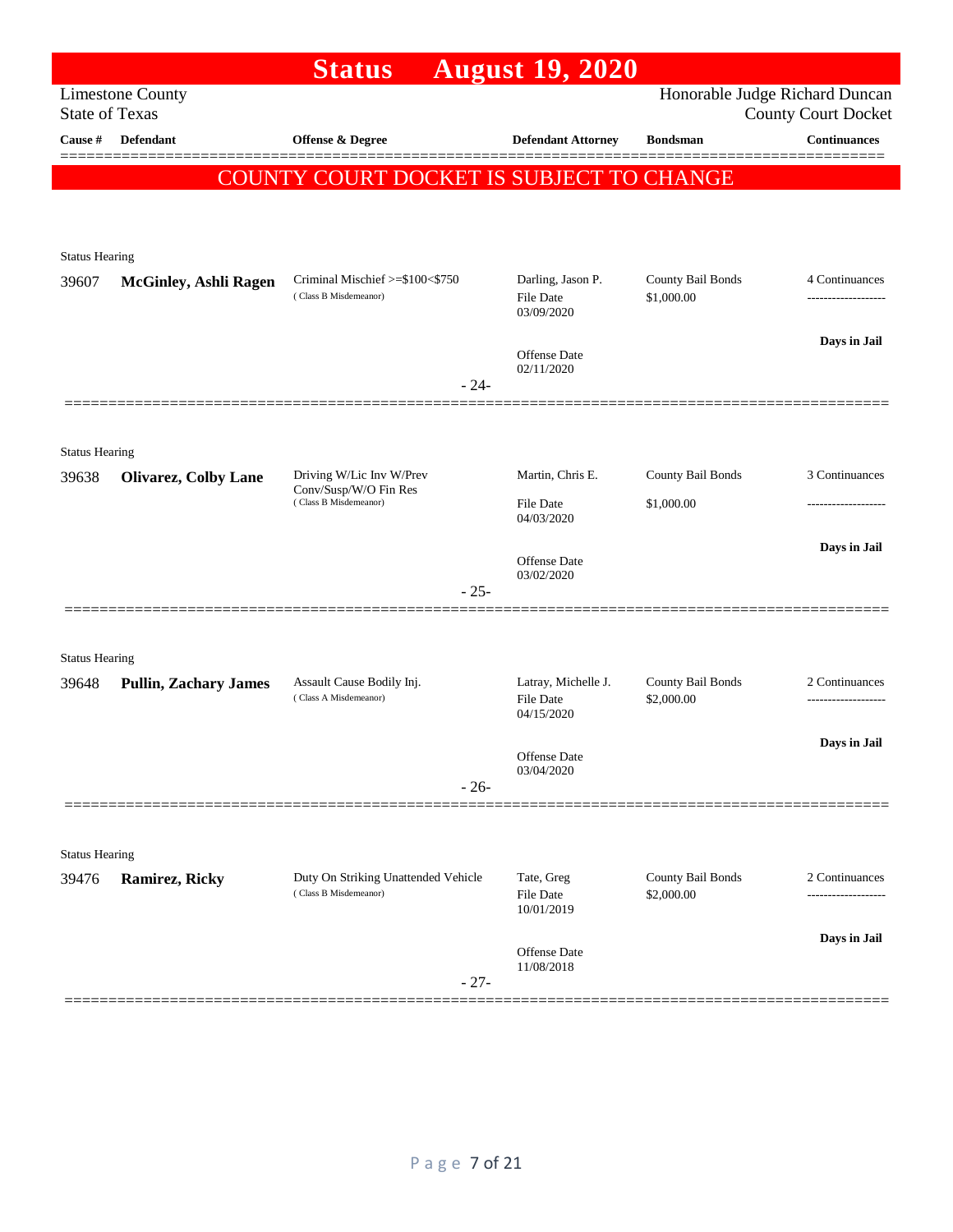|                       |                                          | <b>Status</b>                                        |        | <b>August 19, 2020</b>         |                                |                            |
|-----------------------|------------------------------------------|------------------------------------------------------|--------|--------------------------------|--------------------------------|----------------------------|
| <b>State of Texas</b> | <b>Limestone County</b>                  |                                                      |        |                                | Honorable Judge Richard Duncan | <b>County Court Docket</b> |
| Cause #               | Defendant                                | Offense & Degree                                     |        | <b>Defendant Attorney</b>      | <b>Bondsman</b>                | <b>Continuances</b>        |
|                       |                                          | COUNTY COURT DOCKET IS SUBJECT TO CHANGE             |        |                                |                                |                            |
| Arraignment           |                                          |                                                      |        |                                |                                |                            |
| 39595                 | <b>Recer, Matthew</b>                    | Theft Prop >=\$750<\$2,500                           |        |                                | Freebird Bail Bonds            | 5 Continuances             |
|                       | <b>Preston</b>                           | (Class A Misdemeanor)                                |        | <b>File Date</b><br>02/25/2020 | \$2,500.00                     |                            |
|                       |                                          |                                                      |        | Offense Date<br>01/20/2020     |                                | Days in Jail               |
|                       |                                          |                                                      | $-28-$ |                                |                                |                            |
| <b>Status Hearing</b> |                                          |                                                      |        |                                |                                |                            |
| 39621                 | Salazar-Juarez, Jorge<br>Luis            | <b>Assault Causes Bodily Injury Family</b><br>Member |        |                                | County Bail Bonds              | 3 Continuances             |
|                       |                                          | (Class A Misdemeanor)                                |        | File Date<br>03/19/2020        | \$3,000.00                     |                            |
|                       |                                          |                                                      |        | Offense Date<br>12/27/2019     |                                | Days in Jail               |
|                       |                                          |                                                      | $-29-$ |                                |                                |                            |
| <b>Status Hearing</b> |                                          |                                                      |        |                                |                                |                            |
| 39665                 | <b>Samford, Travis</b><br><b>Jeffery</b> | Driving While Intoxicated Bac >=0.15                 |        | Aguilar, Joseph                | County Bail Bonds              | 2 Continuances             |
|                       |                                          | (Class A Misdemeanor)                                |        | File Date<br>05/04/2020        | \$2,000.00                     |                            |
|                       |                                          |                                                      |        | Offense Date<br>04/11/2020     |                                | Days in Jail               |
|                       |                                          |                                                      | $-30-$ |                                |                                |                            |
| <b>Status Hearing</b> |                                          |                                                      |        |                                |                                |                            |
| 39696                 | Sanchez-Vasquez,<br>Romario              | Interfer W/Emergency Req For<br>Assistance           |        | Moore, David E.                | County Bail Bonds              | 1 Continuances             |
|                       |                                          | (Class A Misdemeanor)                                |        | File Date<br>06/25/2020        | \$3,000.00                     |                            |
|                       |                                          |                                                      | $-31-$ | Offense Date<br>03/13/2020     |                                | Days in Jail               |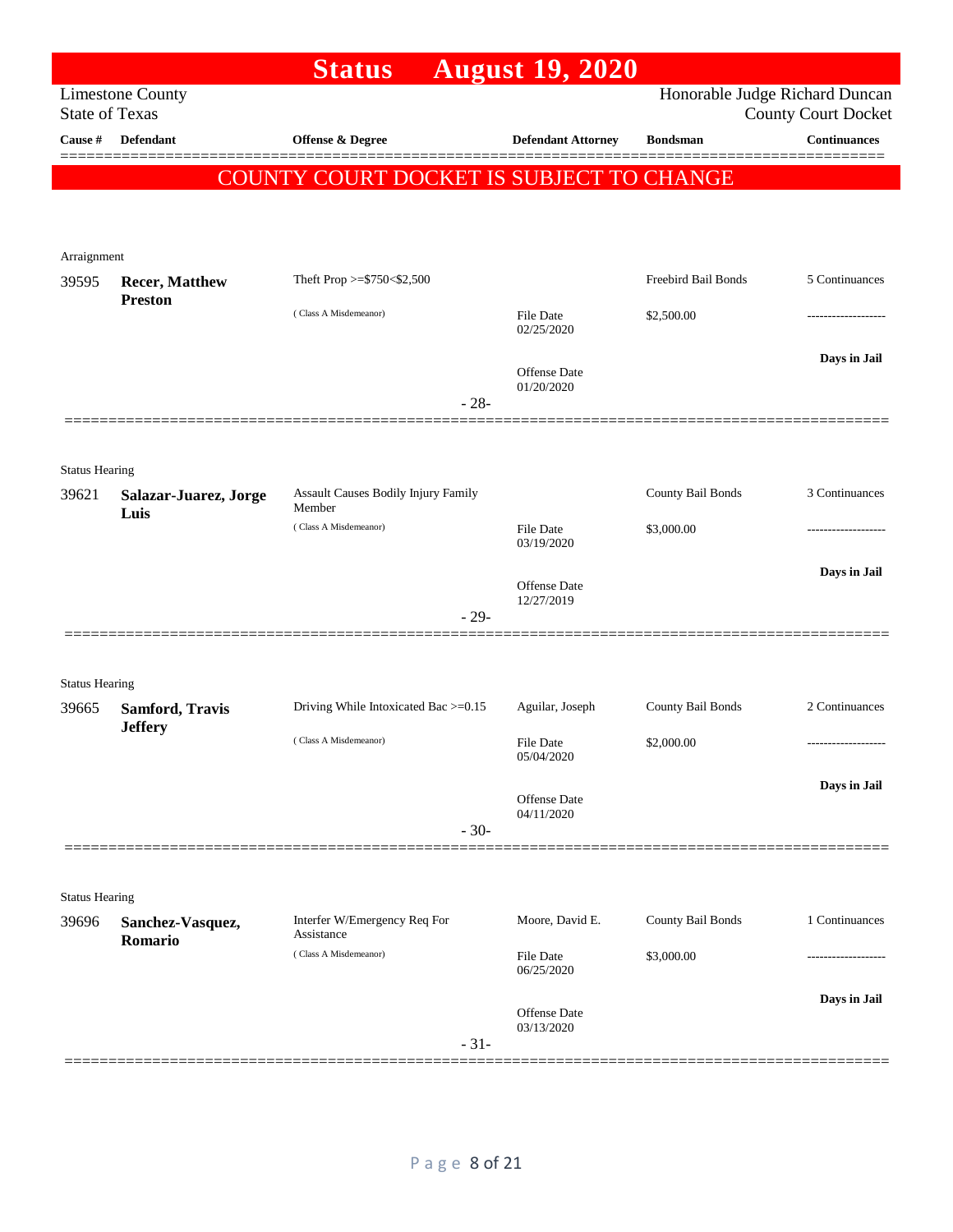|                                |                             | <b>Status</b>                                  | <b>August 19, 2020</b>         |                   |                                                              |
|--------------------------------|-----------------------------|------------------------------------------------|--------------------------------|-------------------|--------------------------------------------------------------|
| <b>State of Texas</b>          | <b>Limestone County</b>     |                                                |                                |                   | Honorable Judge Richard Duncan<br><b>County Court Docket</b> |
| Cause #                        | <b>Defendant</b>            | <b>Offense &amp; Degree</b>                    | <b>Defendant Attorney</b>      | <b>Bondsman</b>   | <b>Continuances</b>                                          |
|                                |                             | COUNTY COURT DOCKET IS SUBJECT TO CHANGE       |                                |                   |                                                              |
|                                |                             |                                                |                                |                   |                                                              |
|                                |                             |                                                |                                |                   |                                                              |
| <b>Status Hearing</b>          |                             | Assault Causes Bodily Injury Family            | Moore, David E.                | County Bail Bonds | 1 Continuances                                               |
| 39697                          | Sanchez-Vasquez,<br>Romario | Member                                         |                                |                   |                                                              |
|                                |                             | (Class A Misdemeanor)                          | <b>File Date</b><br>06/25/2020 | \$3,000.00        | .                                                            |
|                                |                             |                                                | <b>Offense Date</b>            |                   | Days in Jail                                                 |
|                                |                             | $-32-$                                         | 03/13/2020                     |                   |                                                              |
|                                |                             |                                                |                                |                   |                                                              |
|                                |                             |                                                |                                |                   |                                                              |
| <b>Status Hearing</b><br>39685 | <b>Stockwill, Caleb</b>     | Boating While Intoxicated                      | Murphy, Marshall               | County Bail Bonds | 1 Continuances                                               |
|                                | <b>Matthew</b>              | (Class B Misdemeanor)                          | Douglas<br><b>File Date</b>    | \$2,000.00        |                                                              |
|                                |                             |                                                | 06/10/2020                     |                   |                                                              |
|                                |                             |                                                | <b>Offense Date</b>            |                   | Days in Jail                                                 |
|                                |                             | $-33-$                                         | 05/23/2020                     |                   |                                                              |
|                                |                             |                                                |                                |                   |                                                              |
|                                | Show Cause Hearing          |                                                |                                |                   |                                                              |
| 39374                          | Sullivan, Jessey Jo         | Assault Cause Bodily Inj.                      | Moore, David E.                | County Bail Bonds | 2 Continuances                                               |
|                                |                             | (Class A Misdemeanor)                          | <b>File Date</b><br>05/28/2019 | \$5,000.00        | ------------------                                           |
|                                |                             |                                                | Offense Date                   |                   | Days in Jail                                                 |
|                                |                             |                                                | 02/23/2019                     |                   |                                                              |
|                                |                             | $-34-$                                         |                                |                   |                                                              |
|                                |                             |                                                |                                |                   |                                                              |
| Plea Hearing<br>39539          | <b>Teer, Jason Scott</b>    | Driving W/Lic Inv W/Prev                       | Robinson, George M.            | County Bail Bonds | 7 Continuances                                               |
|                                |                             | Conv/Susp/W/O Fin Res<br>(Class B Misdemeanor) | File Date                      | \$2,500.00        |                                                              |
|                                |                             |                                                | 12/18/2019                     |                   |                                                              |
|                                |                             |                                                | <b>Offense Date</b>            |                   | Days in Jail                                                 |
|                                |                             | $-35-$                                         | 11/05/2019                     |                   |                                                              |
|                                |                             |                                                |                                |                   |                                                              |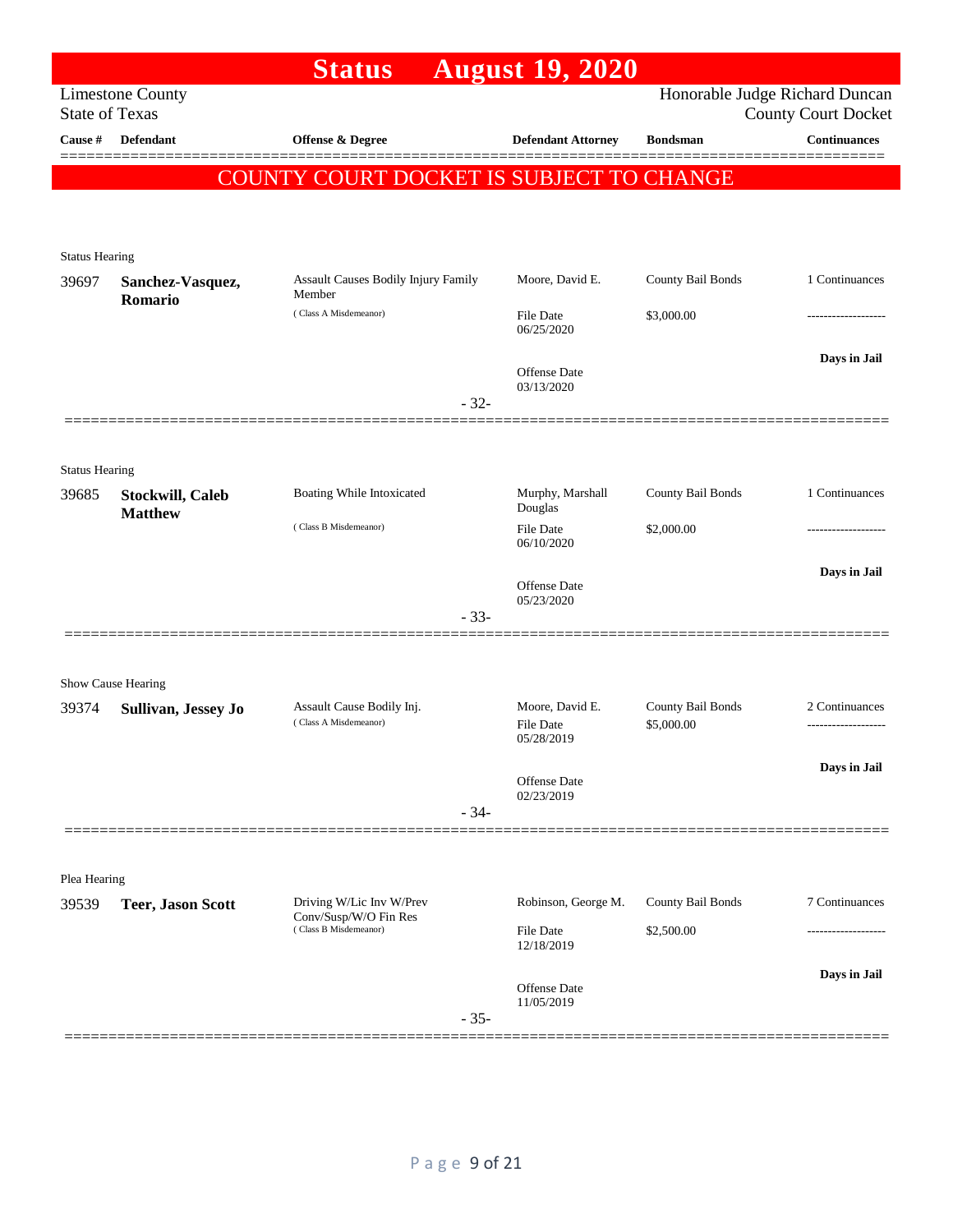|                                |                                   | <b>Status</b>                                                       | <b>August 19, 2020</b>                |                                 |                                      |
|--------------------------------|-----------------------------------|---------------------------------------------------------------------|---------------------------------------|---------------------------------|--------------------------------------|
| <b>State of Texas</b>          | <b>Limestone County</b>           |                                                                     |                                       | Honorable Judge Richard Duncan  | <b>County Court Docket</b>           |
| Cause #                        | <b>Defendant</b>                  | Offense & Degree                                                    | <b>Defendant Attorney</b>             | <b>Bondsman</b>                 | <b>Continuances</b>                  |
|                                |                                   | COUNTY COURT DOCKET IS SUBJECT TO CHANGE                            |                                       |                                 |                                      |
|                                |                                   |                                                                     |                                       |                                 |                                      |
| <b>Status Hearing</b>          |                                   |                                                                     |                                       |                                 |                                      |
| 39675                          | <b>Torango, Christopher</b>       | Boating While Intoxicated                                           | Hammit, Wes                           | County Bail Bonds               | 2 Continuances                       |
|                                | <b>Nathan</b>                     | (Class B Misdemeanor)                                               | <b>File Date</b>                      | \$2,500.00                      |                                      |
|                                |                                   |                                                                     | 05/19/2020                            |                                 |                                      |
|                                |                                   |                                                                     | <b>Offense Date</b><br>04/17/2020     |                                 | Days in Jail                         |
|                                |                                   | $-36-$                                                              |                                       |                                 |                                      |
|                                |                                   |                                                                     |                                       |                                 |                                      |
| <b>Status Hearing</b>          |                                   |                                                                     |                                       |                                 |                                      |
| 39657                          | <b>Turner, Andre Wayne</b>        | Driving While Intoxicated/Open Cont<br>2nd<br>(Class A Misdemeanor) | Darling, Jason P.<br><b>File Date</b> | County Bail Bonds<br>\$2,000.00 | 2 Continuances<br>------------------ |
|                                |                                   |                                                                     | 04/28/2020                            |                                 |                                      |
|                                |                                   |                                                                     | <b>Offense Date</b>                   |                                 | Days in Jail                         |
|                                |                                   | $-37-$                                                              | 04/04/2020                            |                                 |                                      |
|                                |                                   |                                                                     |                                       |                                 |                                      |
| <b>Status Hearing</b>          |                                   |                                                                     |                                       |                                 |                                      |
| 39633                          | <b>Vinson</b> , David<br>Reynaldo | Assault Cause Bodily Inj.                                           | Tate, Greg                            | Personal Bond                   | 3 Continuances                       |
|                                |                                   | (Class A Misdemeanor)                                               | <b>File Date</b><br>03/31/2020        | \$1,000.00                      |                                      |
|                                |                                   |                                                                     |                                       |                                 | Days in Jail                         |
|                                |                                   |                                                                     | Offense Date<br>02/14/2020            |                                 |                                      |
|                                |                                   | $-38-$                                                              |                                       |                                 |                                      |
|                                |                                   |                                                                     |                                       |                                 |                                      |
| <b>Status Hearing</b><br>39634 | <b>Vinson, David</b>              | Terroristic Threat Against Public                                   | Tate, Greg                            | Personal Bond                   | 3 Continuances                       |
|                                | Reynaldo                          | Servant<br>(Class A Misdemeanor)                                    | File Date                             | \$1,000.00                      |                                      |
|                                |                                   |                                                                     | 03/31/2020                            |                                 |                                      |
|                                |                                   |                                                                     | <b>Offense Date</b><br>02/14/2020     |                                 | Days in Jail                         |
|                                |                                   | $-39-$                                                              |                                       |                                 |                                      |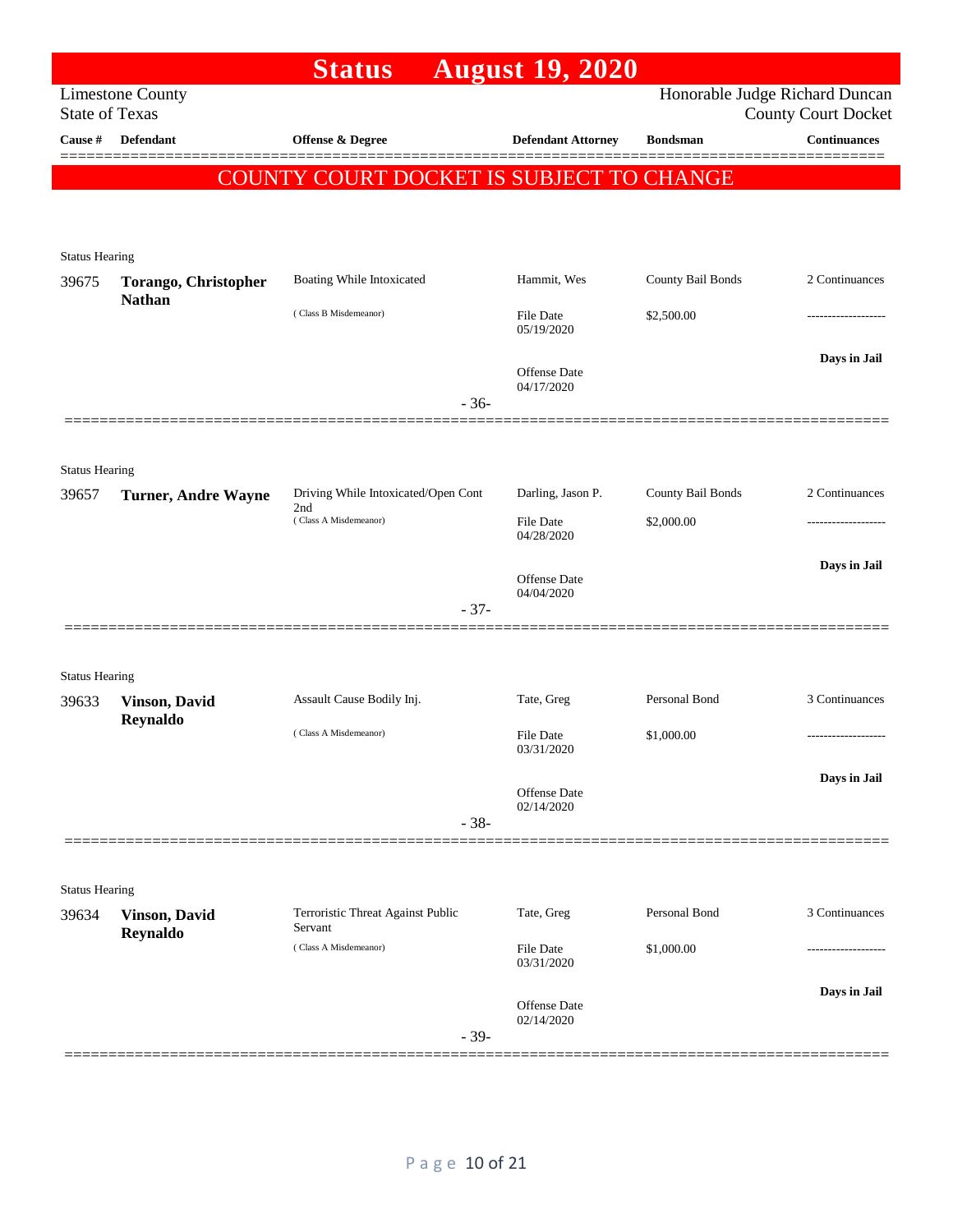|                       |                                                  | <b>Status</b>                                            | <b>August 19, 2020</b>         |                   |                                                              |
|-----------------------|--------------------------------------------------|----------------------------------------------------------|--------------------------------|-------------------|--------------------------------------------------------------|
|                       | <b>Limestone County</b><br><b>State of Texas</b> |                                                          |                                |                   | Honorable Judge Richard Duncan<br><b>County Court Docket</b> |
| Cause #               | <b>Defendant</b>                                 | <b>Offense &amp; Degree</b>                              | <b>Defendant Attorney</b>      | <b>Bondsman</b>   | <b>Continuances</b>                                          |
|                       |                                                  | COUNTY COURT DOCKET IS SUBJECT TO CHANGE                 |                                |                   |                                                              |
|                       |                                                  |                                                          |                                |                   |                                                              |
|                       |                                                  |                                                          |                                |                   |                                                              |
| <b>Status Hearing</b> |                                                  |                                                          |                                |                   |                                                              |
| 39698                 | <b>Walsh, Micheal Dale</b>                       | Assault Causes Bodily Injury Family<br>Member            | Moore, David E.                | County Bail Bonds | 1 Continuances                                               |
|                       |                                                  | (Class A Misdemeanor)                                    | File Date<br>06/25/2020        | \$3,000.00        |                                                              |
|                       |                                                  | $-40-$                                                   | Offense Date<br>03/27/2020     |                   | Days in Jail                                                 |
|                       |                                                  |                                                          |                                |                   |                                                              |
| <b>Status Hearing</b> |                                                  |                                                          |                                |                   |                                                              |
| 39640                 | Whitehead, Van<br>O'Connell                      | Terroristic Threat Causes Of Fear<br><b>Imminent SBI</b> | Burkeen, Daniel                | Personal Bond     | 3 Continuances                                               |
|                       |                                                  | (Class B Misdemeanor)                                    | <b>File Date</b><br>04/03/2020 | \$2,000.00        |                                                              |
|                       |                                                  |                                                          |                                |                   | Days in Jail                                                 |
|                       |                                                  |                                                          | Offense Date<br>03/04/2020     |                   |                                                              |
|                       |                                                  | $-41-$                                                   |                                |                   |                                                              |
|                       |                                                  |                                                          |                                |                   |                                                              |

## 10:00 am

| Plea Hearing |                                          |                                                     |                            |                     |                |
|--------------|------------------------------------------|-----------------------------------------------------|----------------------------|---------------------|----------------|
| 39513        | <b>Anthony, Maxell</b><br><b>Antwand</b> | Fail To Identify Fugitive Intent Give<br>False Info | Reed, Benjie               | Freebird Bail Bonds | 7 Continuances |
|              |                                          | (Class A Misdemeanor)                               | File Date<br>11/15/2019    | \$3,000.00          | -----------    |
|              |                                          |                                                     | Offense Date<br>08/20/2019 |                     | Days in Jail   |
|              |                                          | $-42-$                                              |                            |                     |                |
|              |                                          |                                                     |                            |                     |                |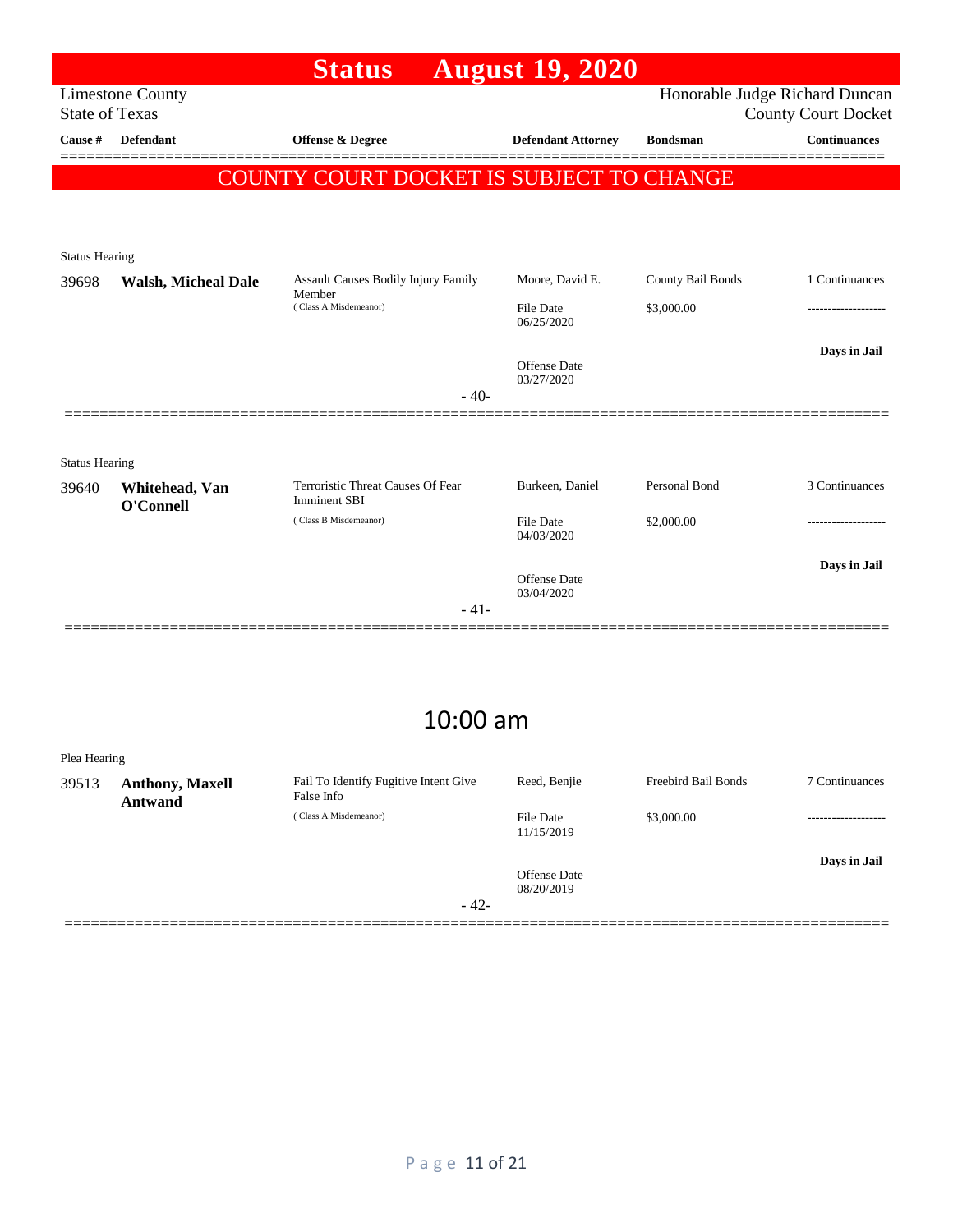| Honorable Judge Richard Duncan<br><b>Limestone County</b><br><b>State of Texas</b><br><b>County Court Docket</b><br><b>Defendant</b><br><b>Continuances</b><br>Cause #<br><b>Offense &amp; Degree</b><br><b>Defendant Attorney</b><br><b>Bondsman</b><br>COUNTY COURT DOCKET IS SUBJECT TO CHANGE<br><b>Status Hearing</b><br>Terroristic Threat Of Family/Household<br>Reed, Benjie<br>Reed, Benjie<br>1 Continuances<br>39686<br><b>Barrett, Randall Tyler</b><br>(Class A Misdemeanor)<br>File Date<br>\$3,000.00<br>06/10/2020<br>Offense Date<br>04/24/2020<br>$-43-$<br><b>Status Hearing</b><br>Theft Prop $>=$ \$100 $<$ \$750<br>Reed, Benjie<br><b>Budget Bail Bonds</b><br>39124<br>Busby, Robert O.<br>(Class B Misdemeanor)<br>File Date<br>\$1,000.00<br>10/23/2018<br>Offense Date<br>11/14/2017<br>$-44-$<br><b>Review Hearing</b><br>Driving While Intoxicated 2nd<br>Reed, Benjie<br>Reed, Benjie<br>39668<br><b>Carroll, Ennis Warren</b><br>(Class A Misdemeanor)<br><b>File Date</b><br>\$7,500.00<br>05/08/2020<br>Offense Date<br>02/25/2020<br>- 45-<br><b>Status Hearing</b><br>Assault Causes Bodily Injury Family<br>Reed, Justin<br>Reed, Justin<br>39683<br><b>Cisneros, Jose Alfredo</b><br>Member<br>(Class A Misdemeanor)<br>\$3,000.00<br>File Date<br>06/02/2020<br>Offense Date |  | <b>Status</b> | <b>August 19, 2020</b> |                                       |
|--------------------------------------------------------------------------------------------------------------------------------------------------------------------------------------------------------------------------------------------------------------------------------------------------------------------------------------------------------------------------------------------------------------------------------------------------------------------------------------------------------------------------------------------------------------------------------------------------------------------------------------------------------------------------------------------------------------------------------------------------------------------------------------------------------------------------------------------------------------------------------------------------------------------------------------------------------------------------------------------------------------------------------------------------------------------------------------------------------------------------------------------------------------------------------------------------------------------------------------------------------------------------------------------------------------------|--|---------------|------------------------|---------------------------------------|
|                                                                                                                                                                                                                                                                                                                                                                                                                                                                                                                                                                                                                                                                                                                                                                                                                                                                                                                                                                                                                                                                                                                                                                                                                                                                                                                    |  |               |                        |                                       |
|                                                                                                                                                                                                                                                                                                                                                                                                                                                                                                                                                                                                                                                                                                                                                                                                                                                                                                                                                                                                                                                                                                                                                                                                                                                                                                                    |  |               |                        |                                       |
|                                                                                                                                                                                                                                                                                                                                                                                                                                                                                                                                                                                                                                                                                                                                                                                                                                                                                                                                                                                                                                                                                                                                                                                                                                                                                                                    |  |               |                        |                                       |
|                                                                                                                                                                                                                                                                                                                                                                                                                                                                                                                                                                                                                                                                                                                                                                                                                                                                                                                                                                                                                                                                                                                                                                                                                                                                                                                    |  |               |                        |                                       |
|                                                                                                                                                                                                                                                                                                                                                                                                                                                                                                                                                                                                                                                                                                                                                                                                                                                                                                                                                                                                                                                                                                                                                                                                                                                                                                                    |  |               |                        |                                       |
|                                                                                                                                                                                                                                                                                                                                                                                                                                                                                                                                                                                                                                                                                                                                                                                                                                                                                                                                                                                                                                                                                                                                                                                                                                                                                                                    |  |               |                        |                                       |
|                                                                                                                                                                                                                                                                                                                                                                                                                                                                                                                                                                                                                                                                                                                                                                                                                                                                                                                                                                                                                                                                                                                                                                                                                                                                                                                    |  |               |                        |                                       |
|                                                                                                                                                                                                                                                                                                                                                                                                                                                                                                                                                                                                                                                                                                                                                                                                                                                                                                                                                                                                                                                                                                                                                                                                                                                                                                                    |  |               |                        | -------------------                   |
|                                                                                                                                                                                                                                                                                                                                                                                                                                                                                                                                                                                                                                                                                                                                                                                                                                                                                                                                                                                                                                                                                                                                                                                                                                                                                                                    |  |               |                        | Days in Jail                          |
|                                                                                                                                                                                                                                                                                                                                                                                                                                                                                                                                                                                                                                                                                                                                                                                                                                                                                                                                                                                                                                                                                                                                                                                                                                                                                                                    |  |               |                        |                                       |
|                                                                                                                                                                                                                                                                                                                                                                                                                                                                                                                                                                                                                                                                                                                                                                                                                                                                                                                                                                                                                                                                                                                                                                                                                                                                                                                    |  |               |                        |                                       |
|                                                                                                                                                                                                                                                                                                                                                                                                                                                                                                                                                                                                                                                                                                                                                                                                                                                                                                                                                                                                                                                                                                                                                                                                                                                                                                                    |  |               |                        |                                       |
|                                                                                                                                                                                                                                                                                                                                                                                                                                                                                                                                                                                                                                                                                                                                                                                                                                                                                                                                                                                                                                                                                                                                                                                                                                                                                                                    |  |               |                        | 8 Continuances<br>------------------- |
|                                                                                                                                                                                                                                                                                                                                                                                                                                                                                                                                                                                                                                                                                                                                                                                                                                                                                                                                                                                                                                                                                                                                                                                                                                                                                                                    |  |               |                        | Days in Jail                          |
|                                                                                                                                                                                                                                                                                                                                                                                                                                                                                                                                                                                                                                                                                                                                                                                                                                                                                                                                                                                                                                                                                                                                                                                                                                                                                                                    |  |               |                        |                                       |
|                                                                                                                                                                                                                                                                                                                                                                                                                                                                                                                                                                                                                                                                                                                                                                                                                                                                                                                                                                                                                                                                                                                                                                                                                                                                                                                    |  |               |                        |                                       |
|                                                                                                                                                                                                                                                                                                                                                                                                                                                                                                                                                                                                                                                                                                                                                                                                                                                                                                                                                                                                                                                                                                                                                                                                                                                                                                                    |  |               |                        |                                       |
|                                                                                                                                                                                                                                                                                                                                                                                                                                                                                                                                                                                                                                                                                                                                                                                                                                                                                                                                                                                                                                                                                                                                                                                                                                                                                                                    |  |               |                        |                                       |
|                                                                                                                                                                                                                                                                                                                                                                                                                                                                                                                                                                                                                                                                                                                                                                                                                                                                                                                                                                                                                                                                                                                                                                                                                                                                                                                    |  |               |                        | 2 Continuances                        |
|                                                                                                                                                                                                                                                                                                                                                                                                                                                                                                                                                                                                                                                                                                                                                                                                                                                                                                                                                                                                                                                                                                                                                                                                                                                                                                                    |  |               |                        |                                       |
|                                                                                                                                                                                                                                                                                                                                                                                                                                                                                                                                                                                                                                                                                                                                                                                                                                                                                                                                                                                                                                                                                                                                                                                                                                                                                                                    |  |               |                        | Days in Jail                          |
|                                                                                                                                                                                                                                                                                                                                                                                                                                                                                                                                                                                                                                                                                                                                                                                                                                                                                                                                                                                                                                                                                                                                                                                                                                                                                                                    |  |               |                        |                                       |
|                                                                                                                                                                                                                                                                                                                                                                                                                                                                                                                                                                                                                                                                                                                                                                                                                                                                                                                                                                                                                                                                                                                                                                                                                                                                                                                    |  |               |                        |                                       |
|                                                                                                                                                                                                                                                                                                                                                                                                                                                                                                                                                                                                                                                                                                                                                                                                                                                                                                                                                                                                                                                                                                                                                                                                                                                                                                                    |  |               |                        |                                       |
|                                                                                                                                                                                                                                                                                                                                                                                                                                                                                                                                                                                                                                                                                                                                                                                                                                                                                                                                                                                                                                                                                                                                                                                                                                                                                                                    |  |               |                        |                                       |
|                                                                                                                                                                                                                                                                                                                                                                                                                                                                                                                                                                                                                                                                                                                                                                                                                                                                                                                                                                                                                                                                                                                                                                                                                                                                                                                    |  |               |                        | 1 Continuances                        |
|                                                                                                                                                                                                                                                                                                                                                                                                                                                                                                                                                                                                                                                                                                                                                                                                                                                                                                                                                                                                                                                                                                                                                                                                                                                                                                                    |  |               |                        |                                       |
|                                                                                                                                                                                                                                                                                                                                                                                                                                                                                                                                                                                                                                                                                                                                                                                                                                                                                                                                                                                                                                                                                                                                                                                                                                                                                                                    |  |               |                        | Days in Jail                          |
| $-46-$                                                                                                                                                                                                                                                                                                                                                                                                                                                                                                                                                                                                                                                                                                                                                                                                                                                                                                                                                                                                                                                                                                                                                                                                                                                                                                             |  |               | 05/06/2020             |                                       |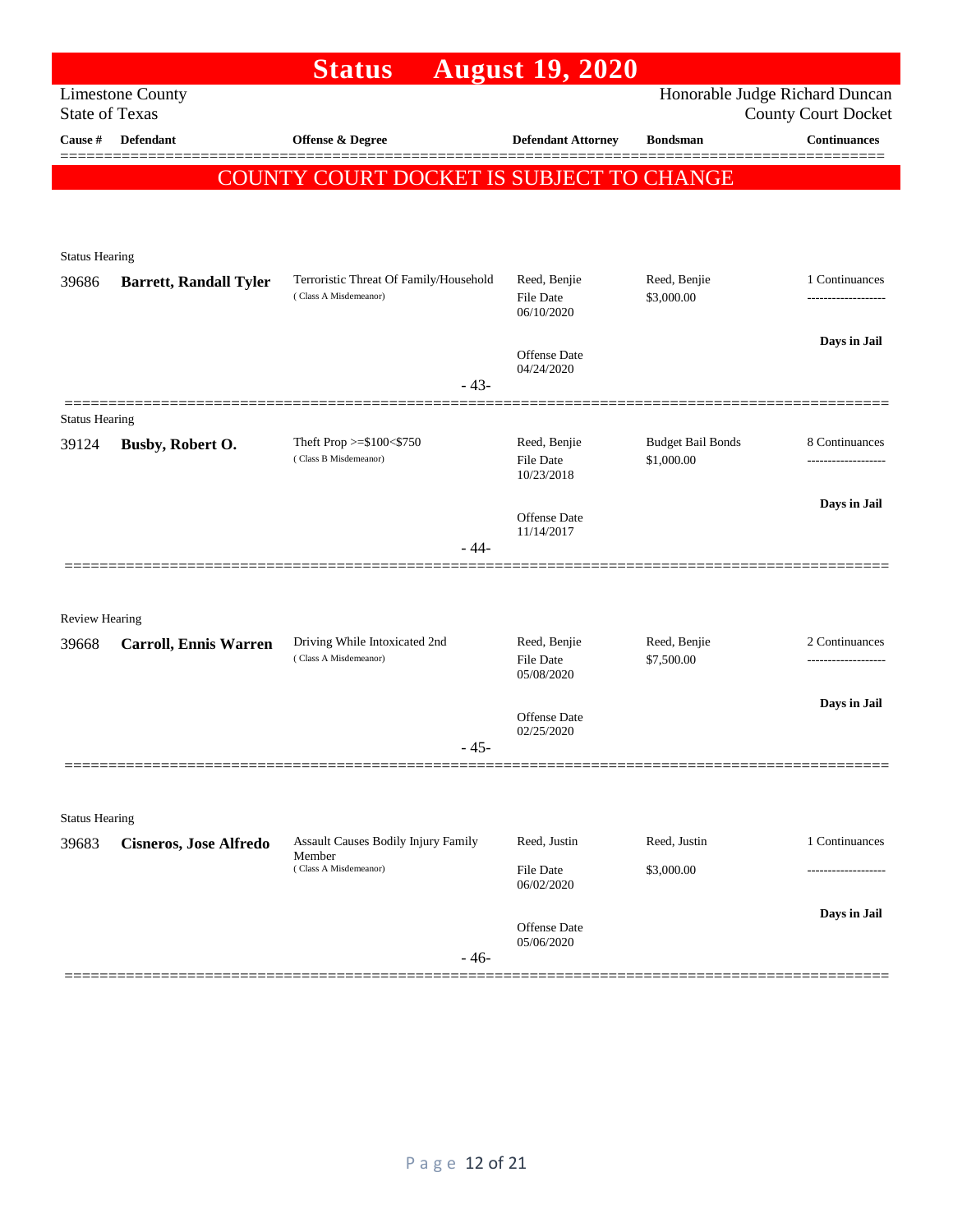|                                |                               | <b>Status</b>                                      | <b>August 19, 2020</b>                             |                                 |                                |
|--------------------------------|-------------------------------|----------------------------------------------------|----------------------------------------------------|---------------------------------|--------------------------------|
| <b>State of Texas</b>          | <b>Limestone County</b>       |                                                    |                                                    | Honorable Judge Richard Duncan  | <b>County Court Docket</b>     |
| Cause #                        | Defendant                     | Offense & Degree                                   | <b>Defendant Attorney</b>                          | <b>Bondsman</b>                 | <b>Continuances</b><br>======= |
|                                |                               | COUNTY COURT DOCKET IS SUBJECT TO CHANGE           |                                                    |                                 |                                |
| <b>Status Hearing</b>          |                               |                                                    |                                                    |                                 |                                |
| 39684                          | <b>Cisneros, Jose Alfredo</b> | Assault Causes Bodily Injury Family<br>Member      | Reed, Justin                                       | Reed, Justin                    | 1 Continuances                 |
|                                |                               | (Class A Misdemeanor)                              | <b>File Date</b><br>06/02/2020                     | \$3,000.00                      |                                |
|                                |                               | $-47-$                                             | <b>Offense Date</b><br>05/06/2020                  |                                 | Days in Jail                   |
| <b>Status Hearing</b>          |                               |                                                    |                                                    |                                 |                                |
| 39672                          | <b>Crane, Cody Paul</b>       | Driving While Intoxicated<br>(Class B Misdemeanor) | Reed, Stephen M.<br><b>File Date</b><br>05/13/2020 | County Bail Bonds<br>\$2,500.00 | 2 Continuances                 |
|                                |                               | $-48-$                                             | <b>Offense Date</b><br>04/19/2020                  |                                 | Days in Jail                   |
| <b>Status Hearing</b>          |                               |                                                    |                                                    |                                 |                                |
| 39567                          | <b>Esquives, Manuel</b>       | Criminal Mischief >=\$100<\$750                    | Reed, Stephen M.                                   | Freebird Bail Bonds             | 6 Continuances                 |
|                                | <b>Dakota</b>                 | (Class B Misdemeanor)                              | <b>File Date</b><br>01/14/2020                     | \$1,000.00                      | -------------------            |
|                                |                               | $-49-$                                             | Offense Date<br>10/25/2019                         |                                 | Days in Jail                   |
|                                |                               |                                                    |                                                    |                                 |                                |
| <b>Status Hearing</b><br>39645 | <b>Ferguson, Dustin Clay</b>  | Assault Causes Bodily Injury Family                | Reed, Justin                                       | Reed, Justin                    | 3 Continuances                 |
|                                |                               | Member<br>(Class A Misdemeanor)                    | <b>File Date</b><br>04/09/2020                     | \$3,000.00                      |                                |
|                                |                               | $-50-$                                             | Offense Date<br>01/29/2020                         |                                 | Days in Jail                   |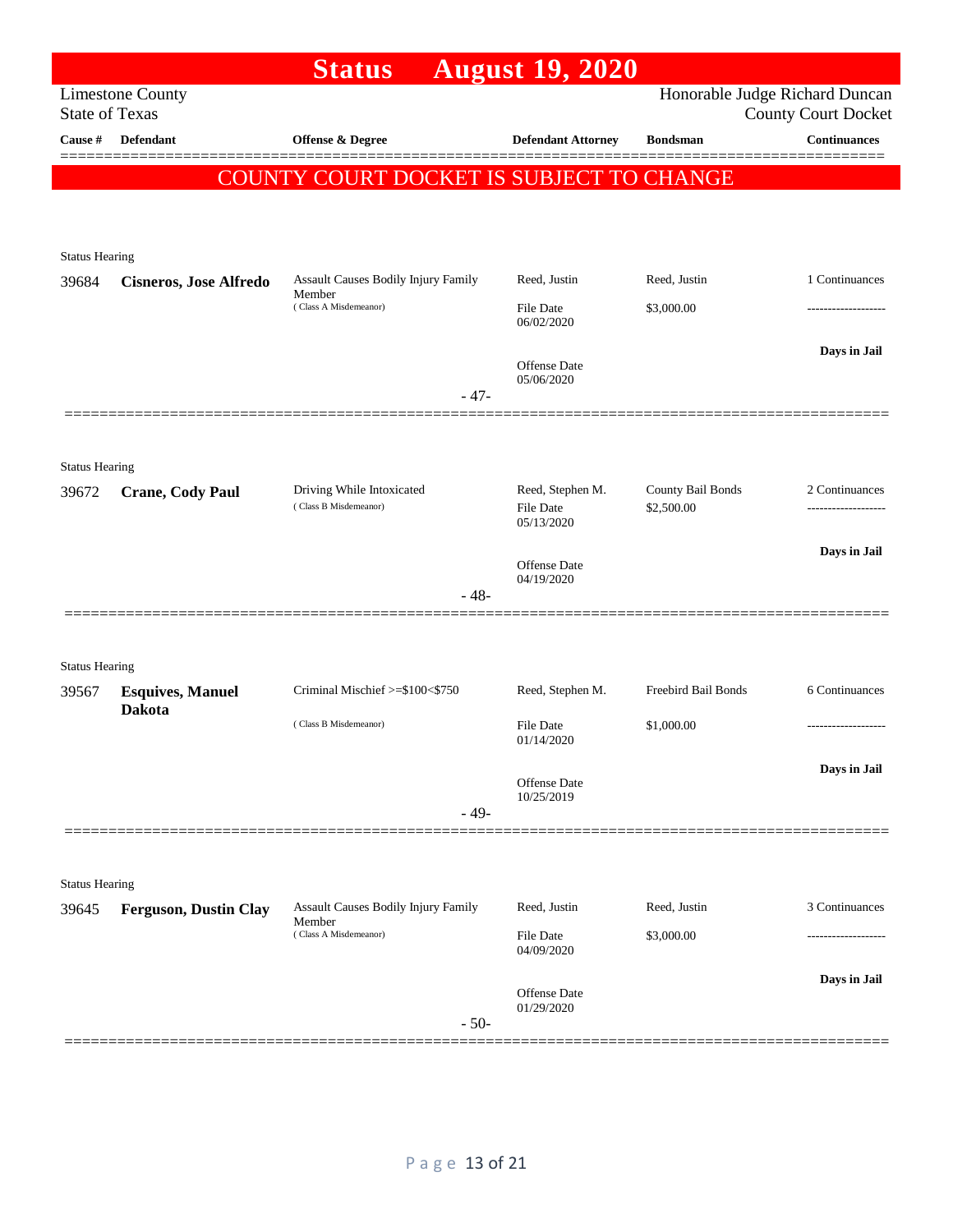|                                |                                      | <b>Status</b>                                      | <b>August 19, 2020</b>         |                                |                            |
|--------------------------------|--------------------------------------|----------------------------------------------------|--------------------------------|--------------------------------|----------------------------|
| <b>State of Texas</b>          | <b>Limestone County</b>              |                                                    |                                | Honorable Judge Richard Duncan | <b>County Court Docket</b> |
| Cause #                        | <b>Defendant</b>                     | Offense & Degree                                   | <b>Defendant Attorney</b>      | <b>Bondsman</b>                | <b>Continuances</b>        |
|                                |                                      | COUNTY COURT DOCKET IS SUBJECT TO CHANGE           |                                |                                |                            |
|                                |                                      |                                                    |                                |                                |                            |
| Review Hearing                 |                                      |                                                    |                                |                                |                            |
| 39378                          | <b>Forge, Casey Leon</b>             | Assault Cause Bodily Inj.                          | Reed, Justin                   | Personal Bond                  | 10 Continuances            |
|                                |                                      | (Class A Misdemeanor)                              | <b>File Date</b><br>06/14/2019 | \$2,500.00                     |                            |
|                                |                                      |                                                    | Offense Date                   |                                | Days in Jail               |
|                                |                                      | $-51-$                                             | 02/25/2019                     |                                |                            |
|                                |                                      |                                                    |                                |                                |                            |
| <b>Status Hearing</b>          |                                      |                                                    |                                |                                |                            |
| 39566                          | Freeman, Gene                        | Driving While Intoxicated<br>(Class B Misdemeanor) | Reed, Stephen M.               | County Bail Bonds              | 6 Continuances             |
|                                |                                      |                                                    | <b>File Date</b><br>01/14/2020 | \$2,000.00                     | -------------------        |
|                                |                                      |                                                    | Offense Date                   |                                | Days in Jail               |
|                                |                                      | $-52-$                                             | 11/17/2019                     |                                |                            |
|                                |                                      |                                                    |                                |                                |                            |
| <b>Status Hearing</b>          |                                      |                                                    |                                |                                |                            |
| 39586                          | Henry, Anastasia<br><b>Kambrelle</b> | Resist Arrest Search Or Transport                  | Reed, Benjie                   | Reed, Benjie                   | 5 Continuances             |
|                                |                                      | (Class A Misdemeanor)                              | File Date<br>02/04/2020        | \$3,000.00                     |                            |
|                                |                                      |                                                    |                                |                                | Days in Jail               |
|                                |                                      |                                                    | Offense Date<br>12/24/2019     |                                |                            |
|                                |                                      | $-53-$                                             |                                |                                |                            |
|                                |                                      |                                                    |                                |                                |                            |
| <b>Status Hearing</b><br>39544 | <b>Henson Byrd, Brittney</b>         | False Report To Police Off/Sp Inv/Law              | Reed, Benjie                   | Personal Bond                  | 6 Continuances             |
|                                | Laray                                | Enf Empl<br>(Class B Misdemeanor)                  | <b>File Date</b>               | \$2,000.00                     | ----------------           |
|                                |                                      |                                                    | 12/26/2019                     |                                |                            |
|                                |                                      |                                                    | Offense Date                   |                                | Days in Jail               |
|                                |                                      | $-54-$                                             | 08/15/2019                     |                                |                            |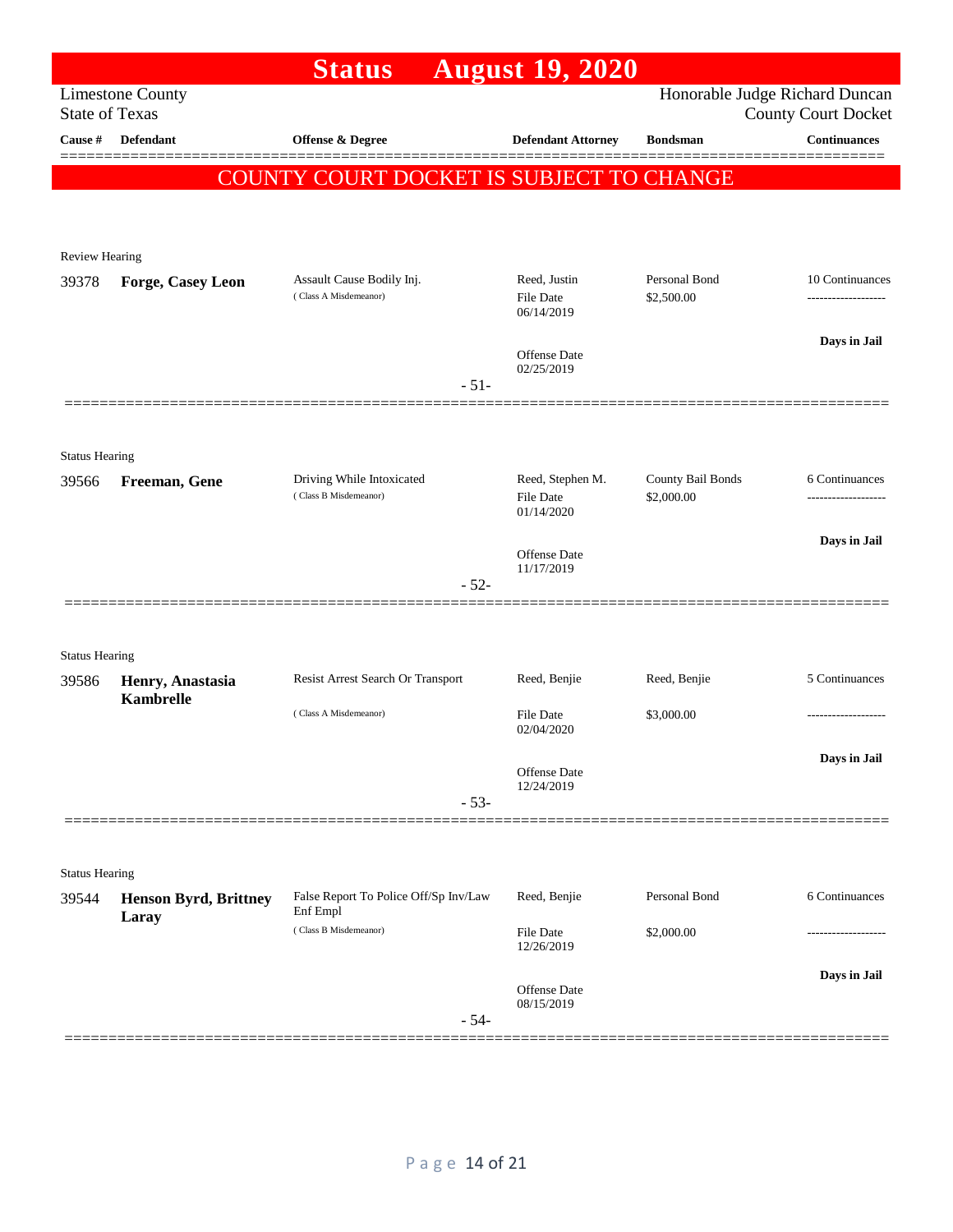|                       |                                            | <b>Status</b>                                              | <b>August 19, 2020</b>                             |                               |                                                              |
|-----------------------|--------------------------------------------|------------------------------------------------------------|----------------------------------------------------|-------------------------------|--------------------------------------------------------------|
| <b>State of Texas</b> | <b>Limestone County</b>                    |                                                            |                                                    |                               | Honorable Judge Richard Duncan<br><b>County Court Docket</b> |
| Cause $\#$            | <b>Defendant</b>                           | <b>Offense &amp; Degree</b>                                | <b>Defendant Attorney</b>                          | <b>Bondsman</b>               | <b>Continuances</b>                                          |
|                       |                                            | COUNTY COURT DOCKET IS SUBJECT TO CHANGE                   |                                                    |                               |                                                              |
|                       |                                            |                                                            |                                                    |                               |                                                              |
|                       |                                            |                                                            |                                                    |                               |                                                              |
| <b>Status Hearing</b> |                                            |                                                            |                                                    |                               |                                                              |
| 39573                 | Jackson, Melissa Sue                       | Resist Arrest Search Or Transport<br>(Class A Misdemeanor) | Reed, Stephen M.<br><b>File Date</b><br>01/22/2020 | County Bail Bonds<br>\$750.00 | 6 Continuances                                               |
|                       |                                            |                                                            | Offense Date<br>12/21/2019                         |                               | Days in Jail                                                 |
|                       |                                            | $-55-$                                                     |                                                    |                               |                                                              |
|                       |                                            |                                                            |                                                    |                               |                                                              |
| <b>Status Hearing</b> |                                            |                                                            |                                                    |                               |                                                              |
| 39498                 | Jennings, Edward<br><b>Dylan</b>           | Assault Causes Bodily Injury Family<br>Member              | Reed, Justin                                       | County Bail Bonds             | 8 Continuances                                               |
|                       |                                            | (Class A Misdemeanor)                                      | <b>File Date</b><br>10/31/2019                     | \$3,000.00                    |                                                              |
|                       |                                            |                                                            |                                                    |                               | Days in Jail                                                 |
|                       |                                            |                                                            | <b>Offense Date</b><br>07/09/2019                  |                               |                                                              |
|                       |                                            | $-56-$                                                     |                                                    |                               |                                                              |
|                       |                                            |                                                            |                                                    |                               |                                                              |
| <b>Status Hearing</b> |                                            |                                                            |                                                    |                               |                                                              |
| 39591                 | Jimenez, Melissa Ann                       | Theft Prop <\$100 W/Prev Convic<br>(Class B Misdemeanor)   | Reed, Justin<br><b>File Date</b><br>02/24/2020     | Reed, Justin<br>\$1,000.00    | 4 Continuances                                               |
|                       |                                            |                                                            | Offense Date                                       |                               | Days in Jail                                                 |
|                       |                                            | $-57-$                                                     | 12/19/2019                                         |                               |                                                              |
|                       |                                            |                                                            |                                                    |                               |                                                              |
|                       |                                            |                                                            |                                                    |                               |                                                              |
| 39110                 | Show Cause Hearing<br>Jiminez, Melissa Ann | Poss Cs Pg $3 < 28g$                                       | Reed, Justin                                       | County Bail Bonds             | 4 Continuances                                               |
|                       |                                            | (Class A Misdemeanor)                                      | File Date<br>10/10/2018                            | \$2,000.00                    |                                                              |
|                       |                                            | $-58-$                                                     | <b>Offense Date</b><br>09/19/2018                  |                               | Days in Jail                                                 |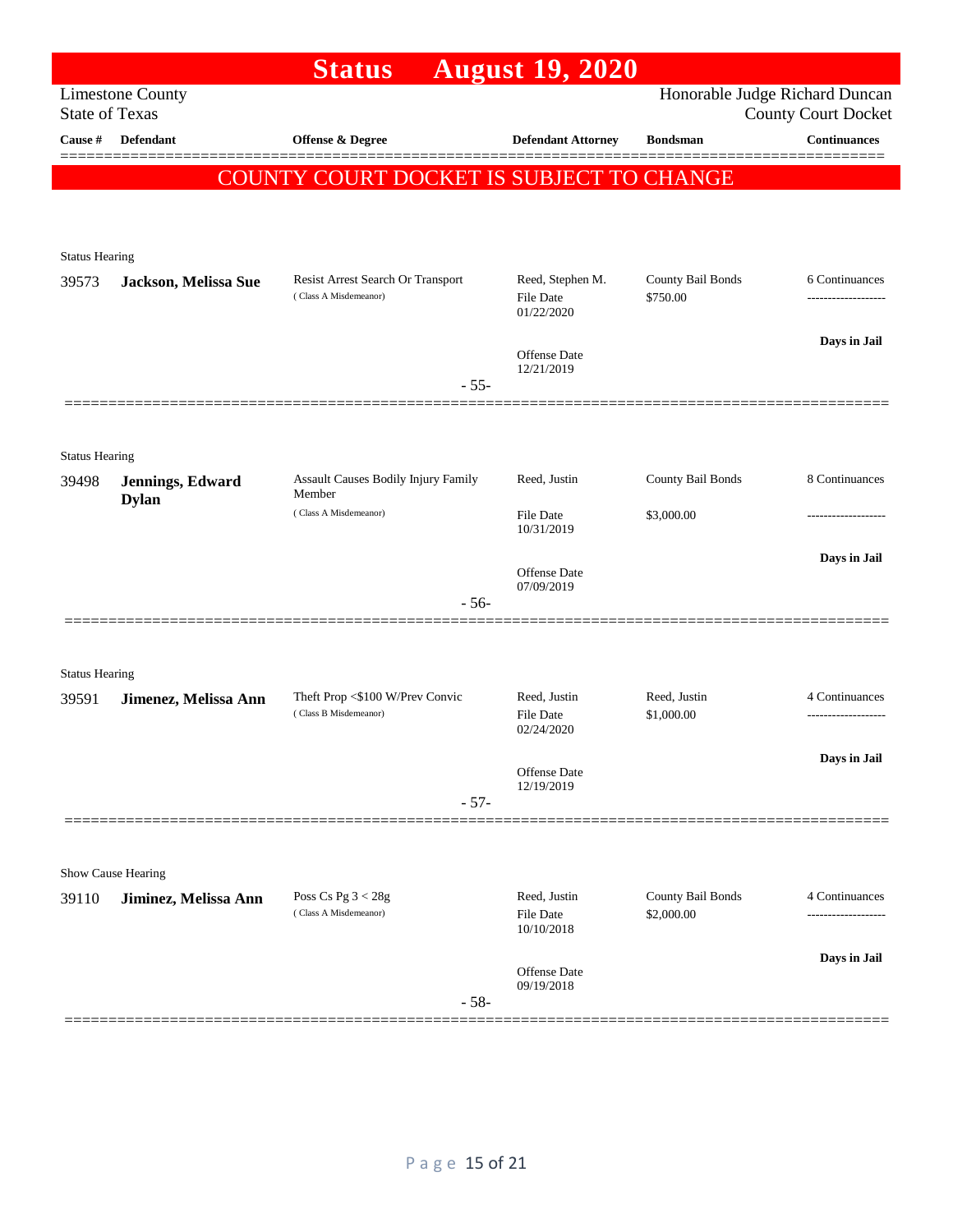|                       |                                 | <b>Status</b>                                                 | <b>August 19, 2020</b>                         |                                 |                                      |
|-----------------------|---------------------------------|---------------------------------------------------------------|------------------------------------------------|---------------------------------|--------------------------------------|
| <b>State of Texas</b> | <b>Limestone County</b>         |                                                               |                                                | Honorable Judge Richard Duncan  | <b>County Court Docket</b>           |
| Cause #               | Defendant                       | Offense & Degree                                              | <b>Defendant Attorney</b>                      | <b>Bondsman</b>                 | <b>Continuances</b>                  |
|                       |                                 | COUNTY COURT DOCKET IS SUBJECT TO CHANGE                      |                                                |                                 |                                      |
|                       |                                 |                                                               |                                                |                                 |                                      |
|                       |                                 |                                                               |                                                |                                 |                                      |
|                       | Show Cause Hearing              |                                                               |                                                |                                 |                                      |
| 39111                 | Jiminez, Melissa Ann            | Poss Dangerous Drug<br>(Class A Misdemeanor)                  | Reed, Justin<br><b>File Date</b><br>10/10/2018 | County Bail Bonds<br>\$2,000.00 | 4 Continuances<br>------------------ |
|                       |                                 |                                                               | Offense Date                                   |                                 | Days in Jail                         |
|                       |                                 | $-59-$                                                        | 09/19/2018                                     |                                 |                                      |
|                       |                                 |                                                               |                                                |                                 |                                      |
| <b>Status Hearing</b> |                                 |                                                               |                                                |                                 |                                      |
| 39502                 | <b>Kinney, Kenneth</b>          | <b>Assault Causes Bodily Injury Family</b><br>Member          | Reed, Justin                                   | Reed, Justin                    | 7 Continuances                       |
|                       | Dewayne, Jr.                    | (Class A Misdemeanor)                                         | File Date                                      | \$15,000.00                     |                                      |
|                       |                                 |                                                               | 11/05/2019                                     |                                 |                                      |
|                       |                                 |                                                               | Offense Date<br>04/02/2019                     |                                 | Days in Jail                         |
|                       |                                 | $-60-$                                                        |                                                |                                 |                                      |
|                       |                                 |                                                               |                                                |                                 |                                      |
| <b>Status Hearing</b> |                                 |                                                               |                                                |                                 |                                      |
| 39503                 | Kinney, Kenneth<br>Dewayne, Jr. | False Report To Police Off/Sp Inv/Law<br>Enf Empl             | Reed, Justin                                   | Freebird Bail Bonds             | 7 Continuances                       |
|                       |                                 | (Class B Misdemeanor)                                         | File Date<br>11/05/2019                        | \$1,000.00                      | ------------------                   |
|                       |                                 |                                                               |                                                |                                 | Days in Jail                         |
|                       |                                 |                                                               | Offense Date<br>05/17/2019                     |                                 |                                      |
|                       |                                 | $-61-$                                                        |                                                |                                 |                                      |
|                       |                                 |                                                               |                                                |                                 |                                      |
| <b>Status Hearing</b> |                                 |                                                               |                                                |                                 |                                      |
| 39592                 | <b>Kroll, Larry Dwayne</b>      | Driving While Intoxicated Bac >=0.15<br>(Class A Misdemeanor) | Reed, Stephen M.<br>File Date<br>02/25/2020    | Reed, Bobby<br>\$2,500.00       | 4 Continuances<br>                   |
|                       |                                 |                                                               |                                                |                                 | Days in Jail                         |
|                       |                                 | $-62-$                                                        | Offense Date<br>01/21/2020                     |                                 |                                      |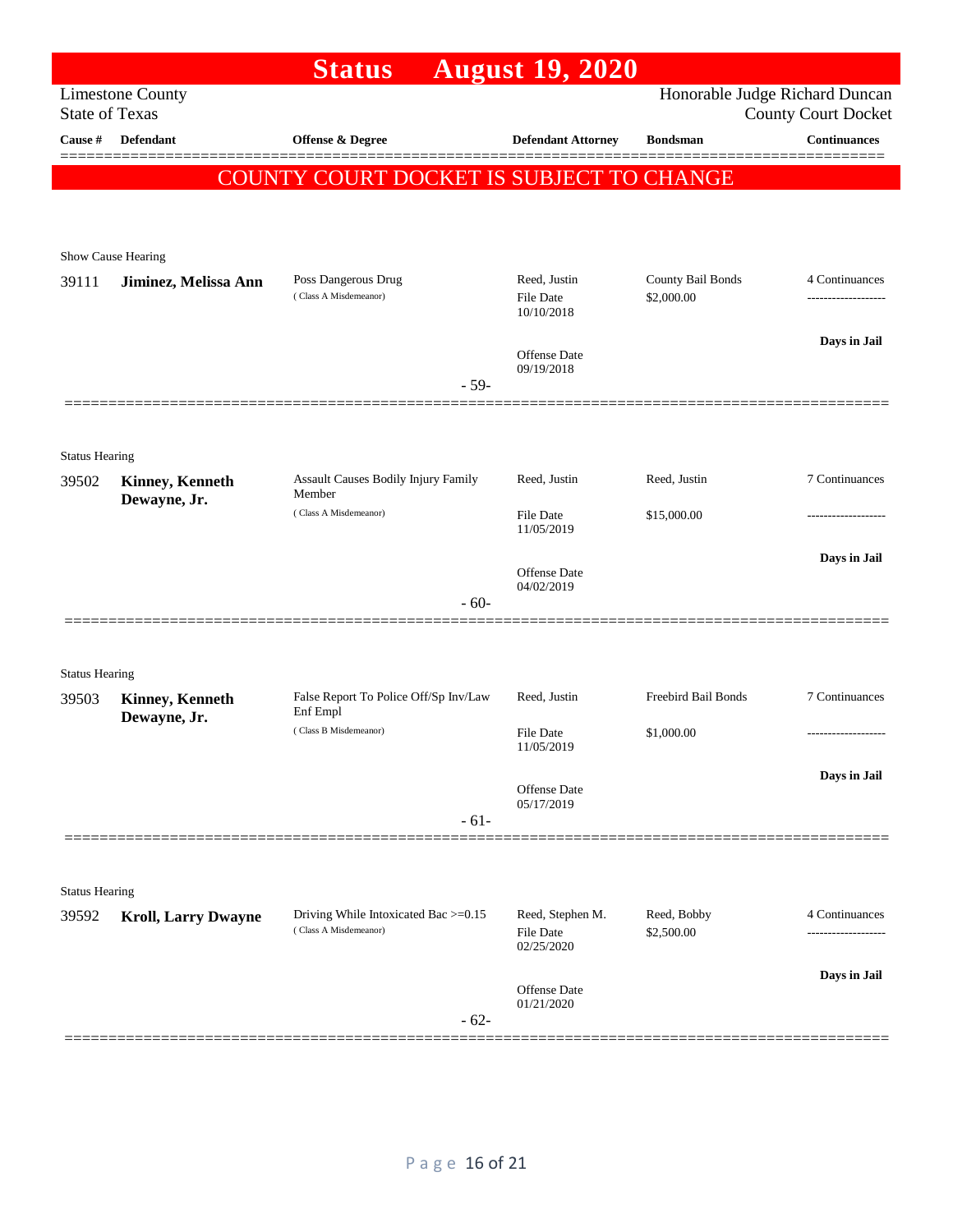|                                |                                    | <b>Status</b>                                                   | <b>August 19, 2020</b>                  |                                 |                            |
|--------------------------------|------------------------------------|-----------------------------------------------------------------|-----------------------------------------|---------------------------------|----------------------------|
| <b>State of Texas</b>          | <b>Limestone County</b>            |                                                                 |                                         | Honorable Judge Richard Duncan  | <b>County Court Docket</b> |
| Cause #                        | <b>Defendant</b>                   | <b>Offense &amp; Degree</b>                                     | <b>Defendant Attorney</b>               | <b>Bondsman</b>                 | <b>Continuances</b>        |
|                                |                                    | COUNTY COURT DOCKET IS SUBJECT TO CHANGE                        |                                         |                                 |                            |
|                                |                                    |                                                                 |                                         |                                 |                            |
|                                |                                    |                                                                 |                                         |                                 |                            |
| <b>Status Hearing</b>          |                                    |                                                                 |                                         |                                 |                            |
| 39630                          | Lloyd, Rickie Janelle              | Terroristic Threat Of Family/Household<br>(Class A Misdemeanor) | Reed, Justin<br>File Date<br>03/31/2020 | County Bail Bonds<br>\$3,000.00 | 3 Continuances             |
|                                |                                    |                                                                 | <b>Offense</b> Date                     |                                 | Days in Jail               |
|                                |                                    | $-63-$                                                          | 02/24/2020                              |                                 |                            |
|                                |                                    |                                                                 |                                         |                                 |                            |
| <b>Status Hearing</b>          |                                    |                                                                 |                                         |                                 |                            |
| 39495                          | <b>Mack, Alton Maurice,</b><br>Jr. | Criminal Mischief >=\$100<\$750                                 | Reed, Benjie                            | Freebird Bail Bonds             | 8 Continuances             |
|                                |                                    | (Class B Misdemeanor)                                           | <b>File Date</b><br>10/31/2019          | \$1,000.00                      |                            |
|                                |                                    |                                                                 | Offense Date                            |                                 | Days in Jail               |
|                                |                                    | $-64-$                                                          | 10/05/2019                              |                                 |                            |
|                                |                                    |                                                                 |                                         |                                 |                            |
| <b>Status Hearing</b>          |                                    |                                                                 |                                         |                                 |                            |
| 39496                          | <b>Mack, Alton Maurice,</b>        | Harrassment                                                     | Reed, Benjie                            | Freebird Bail Bonds             | 8 Continuances             |
|                                | Jr.                                | (Class B Misdemeanor)                                           | File Date<br>10/31/2019                 | \$1,000.00                      |                            |
|                                |                                    |                                                                 |                                         |                                 | Days in Jail               |
|                                |                                    |                                                                 | Offense Date<br>10/04/2019              |                                 |                            |
|                                |                                    | $-65-$                                                          |                                         |                                 |                            |
|                                |                                    |                                                                 |                                         |                                 |                            |
| <b>Status Hearing</b><br>39520 | <b>Mack, Alton Maurice,</b>        | <b>Criminal Trespass</b>                                        | Reed, Benjie                            | Reed, Bobby                     | 7 Continuances             |
|                                | Jr.                                | (Class B Misdemeanor)                                           | <b>File Date</b>                        | \$2,000.00                      |                            |
|                                |                                    |                                                                 | 12/03/2019                              |                                 |                            |
|                                |                                    |                                                                 | <b>Offense</b> Date                     |                                 | Days in Jail               |
|                                |                                    | $-66-$                                                          | 11/17/2019                              |                                 |                            |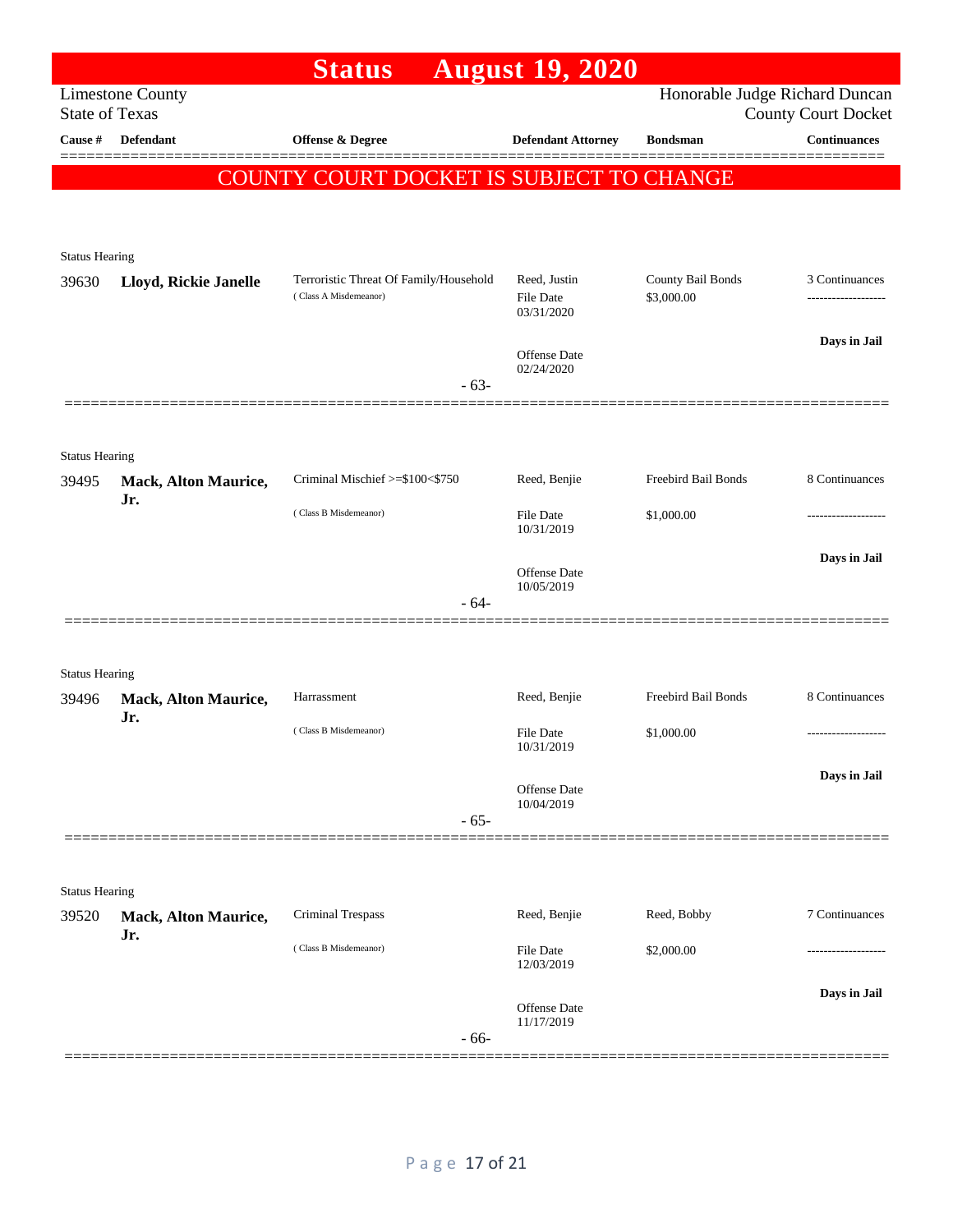|                       |                                        | <b>Status</b>                                     |        | <b>August 19, 2020</b>            |                                |                            |
|-----------------------|----------------------------------------|---------------------------------------------------|--------|-----------------------------------|--------------------------------|----------------------------|
| <b>State of Texas</b> | <b>Limestone County</b>                |                                                   |        |                                   | Honorable Judge Richard Duncan | <b>County Court Docket</b> |
| Cause #               | <b>Defendant</b>                       | Offense & Degree                                  |        | <b>Defendant Attorney</b>         | <b>Bondsman</b>                | <b>Continuances</b>        |
|                       |                                        | COUNTY COURT DOCKET IS SUBJECT TO CHANGE          |        |                                   |                                |                            |
| Plea Hearing          |                                        |                                                   |        |                                   |                                |                            |
| 39487                 | <b>Martin, Angela Linette</b>          | Driving W/Lic Inv W/Prev<br>Conv/Susp/W/O Fin Res |        | Reed, Benjie                      | Reed, Benjie                   | 9 Continuances             |
|                       |                                        | (Class B Misdemeanor)                             |        | File Date<br>10/04/2019           | \$2,000.00                     | -----------------          |
|                       |                                        |                                                   | $-67-$ | <b>Offense Date</b><br>08/21/2019 |                                | Days in Jail               |
| <b>Status Hearing</b> |                                        |                                                   |        |                                   |                                |                            |
| 39680                 | <b>Martin, Thomas Cahill</b>           | Driving While Intoxicated/Open Alch<br>Container  |        | Reed, Stephen M.                  | County Bail Bonds              | 2 Continuances             |
|                       |                                        | (Class B Misdemeanor)                             |        | <b>File Date</b><br>05/27/2020    | \$2,000.00                     |                            |
|                       |                                        |                                                   | $-68-$ | <b>Offense</b> Date<br>12/15/2019 |                                | Days in Jail               |
| <b>Status Hearing</b> |                                        |                                                   |        |                                   |                                |                            |
| 39497                 | Martinez-Jiminez,                      | Driving While Intoxicated 2nd                     |        | Reed, Justin                      | County Bail Bonds              | 8 Continuances             |
|                       | <b>Jose Candelario</b>                 | (Class A Misdemeanor)                             |        | <b>File Date</b><br>10/31/2019    | \$3,000.00                     | -------------------        |
|                       |                                        |                                                   | $-69-$ | <b>Offense Date</b><br>10/05/2019 |                                | Days in Jail               |
|                       |                                        |                                                   |        |                                   |                                |                            |
| <b>Status Hearing</b> |                                        | Unl Carrying Weapon                               |        | Reed, Stephen M.                  | County Bail Bonds              | 1 Continuances             |
| 39691                 | Moore-Olvera, Jinna<br><b>Katelynn</b> | (Class A Misdemeanor)                             |        | File Date                         | \$3,000.00                     |                            |
|                       |                                        |                                                   |        | 06/22/2020                        |                                |                            |
|                       |                                        |                                                   | $-70-$ | Offense Date<br>07/22/2019        |                                | Days in Jail               |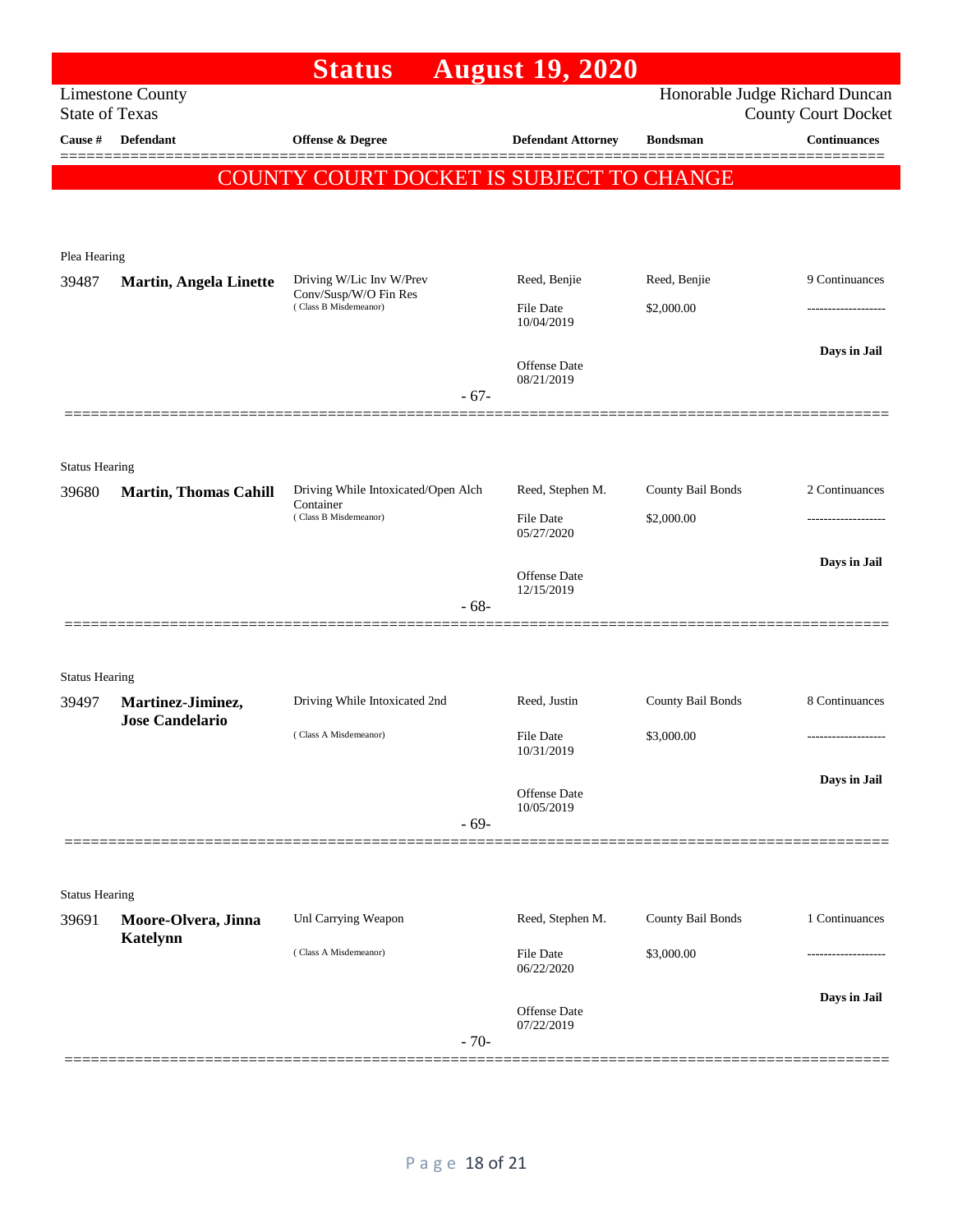|                                |                         | <b>Status</b>                                          | <b>August 19, 2020</b>         |                                 |                                                              |
|--------------------------------|-------------------------|--------------------------------------------------------|--------------------------------|---------------------------------|--------------------------------------------------------------|
| <b>State of Texas</b>          | <b>Limestone County</b> |                                                        |                                |                                 | Honorable Judge Richard Duncan<br><b>County Court Docket</b> |
| Cause #                        | Defendant               | Offense & Degree                                       | <b>Defendant Attorney</b>      | <b>Bondsman</b>                 | <b>Continuances</b>                                          |
|                                |                         | COUNTY COURT DOCKET IS SUBJECT TO CHANGE               |                                |                                 |                                                              |
|                                |                         |                                                        |                                |                                 |                                                              |
|                                |                         |                                                        |                                |                                 |                                                              |
| <b>Status Hearing</b><br>39582 | Perez Soto, Edgar       | Assault Cause Bodily Inj.                              | Reed, Justin                   | County Bail Bonds               | 5 Continuances                                               |
|                                | Francisco               |                                                        |                                |                                 |                                                              |
|                                |                         | (Class A Misdemeanor)                                  | <b>File Date</b><br>01/28/2020 | \$3,000.00                      |                                                              |
|                                |                         |                                                        | <b>Offense Date</b>            |                                 | Days in Jail                                                 |
|                                |                         | $-71-$                                                 | 11/29/2019                     |                                 |                                                              |
|                                |                         |                                                        |                                |                                 |                                                              |
|                                |                         |                                                        |                                |                                 |                                                              |
| <b>Status Hearing</b><br>39583 | Perez Soto, Edgar       | Criminal Mischief >=\$100<\$750                        | Reed, Justin                   | County Bail Bonds               | 5 Continuances                                               |
|                                | Francisco               |                                                        |                                |                                 |                                                              |
|                                |                         | (Class B Misdemeanor)                                  | <b>File Date</b><br>01/28/2020 | \$1,000.00                      |                                                              |
|                                |                         |                                                        | Offense Date                   |                                 | Days in Jail                                                 |
|                                |                         | $-72-$                                                 | 11/29/2019                     |                                 |                                                              |
|                                |                         |                                                        |                                |                                 |                                                              |
|                                |                         |                                                        |                                |                                 |                                                              |
|                                |                         |                                                        |                                |                                 |                                                              |
| <b>Status Hearing</b>          |                         |                                                        |                                |                                 |                                                              |
| 39563                          | Perez, Jose Baez        | Driving While Intoxicated 2nd<br>(Class A Misdemeanor) | Reed, Justin<br>File Date      | County Bail Bonds<br>\$5,000.00 | 6 Continuances<br>-------------                              |
|                                |                         |                                                        | 01/14/2020                     |                                 |                                                              |
|                                |                         |                                                        | Offense Date<br>12/05/2019     |                                 | Days in Jail                                                 |
|                                |                         | $-73-$                                                 |                                |                                 |                                                              |
|                                |                         |                                                        |                                |                                 |                                                              |
| <b>Status Hearing</b>          |                         |                                                        |                                |                                 |                                                              |
| 39653                          | Richardson, Sarah       | Assault Causes Bodily Injury Family<br>Member          | Reed, Justin                   | Reed, Justin                    | 2 Continuances                                               |
|                                | <b>Nicole</b>           | (Class A Misdemeanor)                                  | File Date                      | \$3,000.00                      | -------------------                                          |
|                                |                         |                                                        | 04/15/2020                     |                                 |                                                              |
|                                |                         |                                                        | Offense Date<br>03/23/2020     |                                 | Days in Jail                                                 |
|                                |                         | $-74-$                                                 |                                |                                 |                                                              |
|                                |                         |                                                        |                                |                                 |                                                              |

## P a g e 19 of 21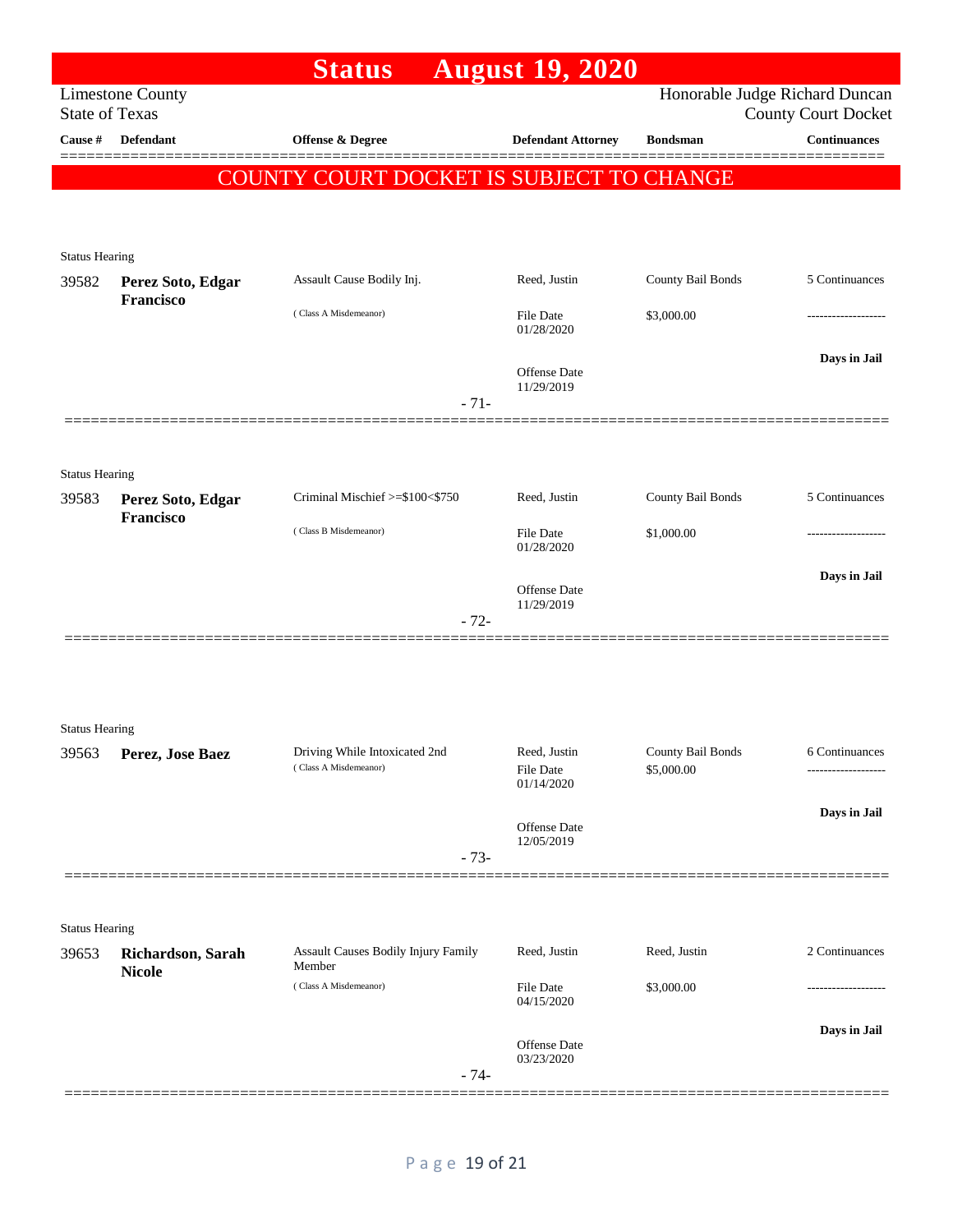|                                |                         | <b>Status</b>                                  | <b>August 19, 2020</b>            |                 |                                                              |
|--------------------------------|-------------------------|------------------------------------------------|-----------------------------------|-----------------|--------------------------------------------------------------|
| <b>State of Texas</b>          | <b>Limestone County</b> |                                                |                                   |                 | Honorable Judge Richard Duncan<br><b>County Court Docket</b> |
| Cause #                        | Defendant               | Offense & Degree                               | <b>Defendant Attorney</b>         | <b>Bondsman</b> | <b>Continuances</b>                                          |
|                                |                         | COUNTY COURT DOCKET IS SUBJECT TO CHANGE       |                                   |                 |                                                              |
|                                |                         |                                                |                                   |                 |                                                              |
| <b>Status Hearing</b>          |                         |                                                |                                   |                 |                                                              |
| 39461                          | Saldivar, Saul          | Driving W/Lic Inv W/Prev                       | Reed, Justin                      | Reed, Justin    | 12 Continuances                                              |
|                                |                         | Conv/Susp/W/O Fin Res<br>(Class B Misdemeanor) | <b>File Date</b><br>09/09/2019    | \$2,000.00      |                                                              |
|                                |                         |                                                |                                   |                 | Days in Jail                                                 |
|                                |                         |                                                | <b>Offense Date</b><br>08/09/2019 |                 |                                                              |
|                                |                         | $-75-$                                         |                                   |                 |                                                              |
|                                |                         |                                                |                                   |                 |                                                              |
| <b>Status Hearing</b><br>39612 | Saldivar, Saul          | Driving W/Lic Inv W/Prev                       | Reed, Justin                      | Reed, Bobby     | 4 Continuances                                               |
|                                |                         | Conv/Susp/W/O Fin Res<br>(Class B Misdemeanor) | File Date                         | \$2,000.00      |                                                              |
|                                |                         |                                                | 03/17/2020                        |                 | Days in Jail                                                 |
|                                |                         |                                                | Offense Date<br>02/07/2020        |                 |                                                              |
|                                |                         | $-76-$                                         |                                   |                 |                                                              |
|                                |                         |                                                |                                   |                 |                                                              |
| <b>Status Hearing</b>          |                         | Resist Arrest Search Or Transport              | Reed, Justin                      | Reed, Justin    | 18 Continuances                                              |
| 39070                          | <b>Sims, Henry Lee</b>  | (Class A Misdemeanor)                          | <b>File Date</b><br>08/23/2018    | \$3,000.00      | -------------------                                          |
|                                |                         |                                                |                                   |                 | Days in Jail                                                 |
|                                |                         |                                                | <b>Offense Date</b><br>08/12/2018 |                 |                                                              |
|                                |                         | $-77-$                                         |                                   |                 |                                                              |
|                                |                         |                                                |                                   |                 |                                                              |
| <b>Status Hearing</b><br>39071 | <b>Sims, Henry Lee</b>  | Criminal Mischief >=\$100<\$750                | Reed, Justin                      | Reed, Justin    | 18 Continuances                                              |
|                                |                         | (Class B Misdemeanor)                          | <b>File Date</b><br>08/23/2018    | \$1,000.00      | -----------------                                            |
|                                |                         |                                                |                                   |                 | Days in Jail                                                 |
|                                |                         | $-78-$                                         | <b>Offense Date</b><br>08/12/2018 |                 |                                                              |
|                                |                         |                                                |                                   |                 |                                                              |